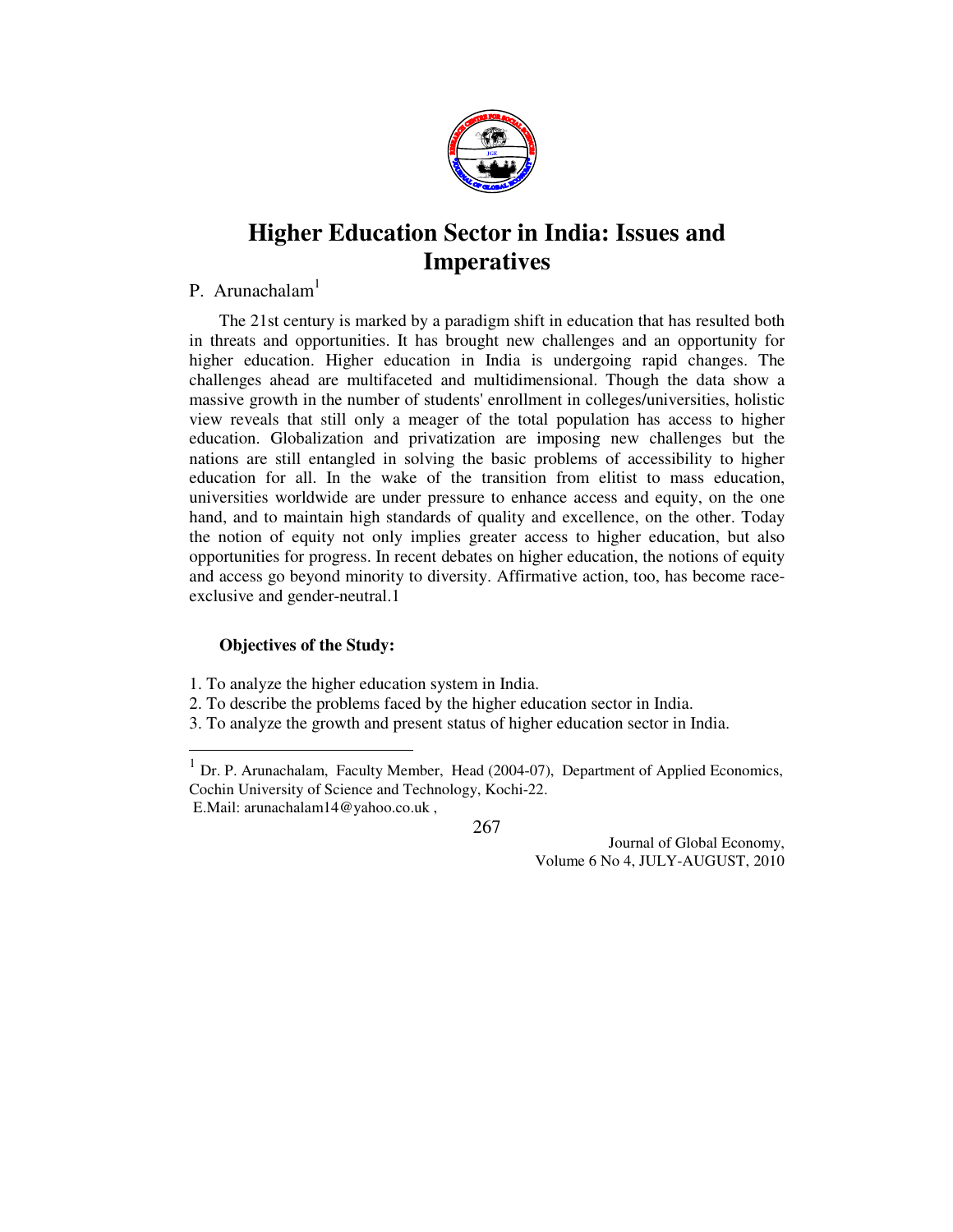4. To suggest corrective measures to strengthen the higher education sector in India.

 This research work is primarily based on secondary data published in various journals and government reports. It is descriptive in nature.

While delivering the convocation address at the  $18<sup>th</sup>$  convocation of Pondicherry University on May 20<sup>th</sup> 2008 the Chairman of the University Grants Commission Prof. Sukhadeo Thorat, expanding the higher education system through establishment of new universities, increase in intake capacity with prime importance to inclusive education and quality would be the key areas of focus for higher education in the Eleventh Five Year Plan. He said higher education has been neglected in the last few decades and certain issues need to be addressed immediately. In the early 1950's the enrolment ratio was less than one per cent. Today, it has increased to 10 per cent. Yet this is low when compared to the world average of 23 per cent. Countries falling in the middle income group have a ratio of 35 to 37 per cent, while Europe and United States have over 40 per cent he has stated. Embarking on an ambitious target, the UGC would aim to scale the enrolment ratio by five per cent in five years. This would be achieved through increasing the number of educational institutions and the intake capacity of existing institutions he pointed out. Accordingly, 16 new central Universities at Rs. 50 crore and 14 Universities of th hig academic standards at Rs. 60 crore would be established in five years. The Central government will start 370 model colleges and 370 districts which have low enrolment ratio than the national average. Providing equal opportunities to all, particularly SC/ST/OBC,. Girls, Students from minorities especially Muslims, physically challenged and poor, would also be a key focus of the plan he said. Also added that this would be done through provision of scholarships, hostel facilities and remedial coaching for English. For this UGC is increasing the funds for construction of hostels for women from Rsl 25 lak to Rs. One crore. The UGC has identified 90 districts with higher proportion of Muslim population. The Universities and colleges here will get additional grants.. Universities and colleges falling in the "C" grade category would receive a one time grant from the UGC to improve the quality. Nearly 70 State Universities and 6000 colleges do not receive UGC grants as they do not meet the minimum academic standards. The UGC will provide a one –time grant to these institutions.

#### **Educational Development in India**

268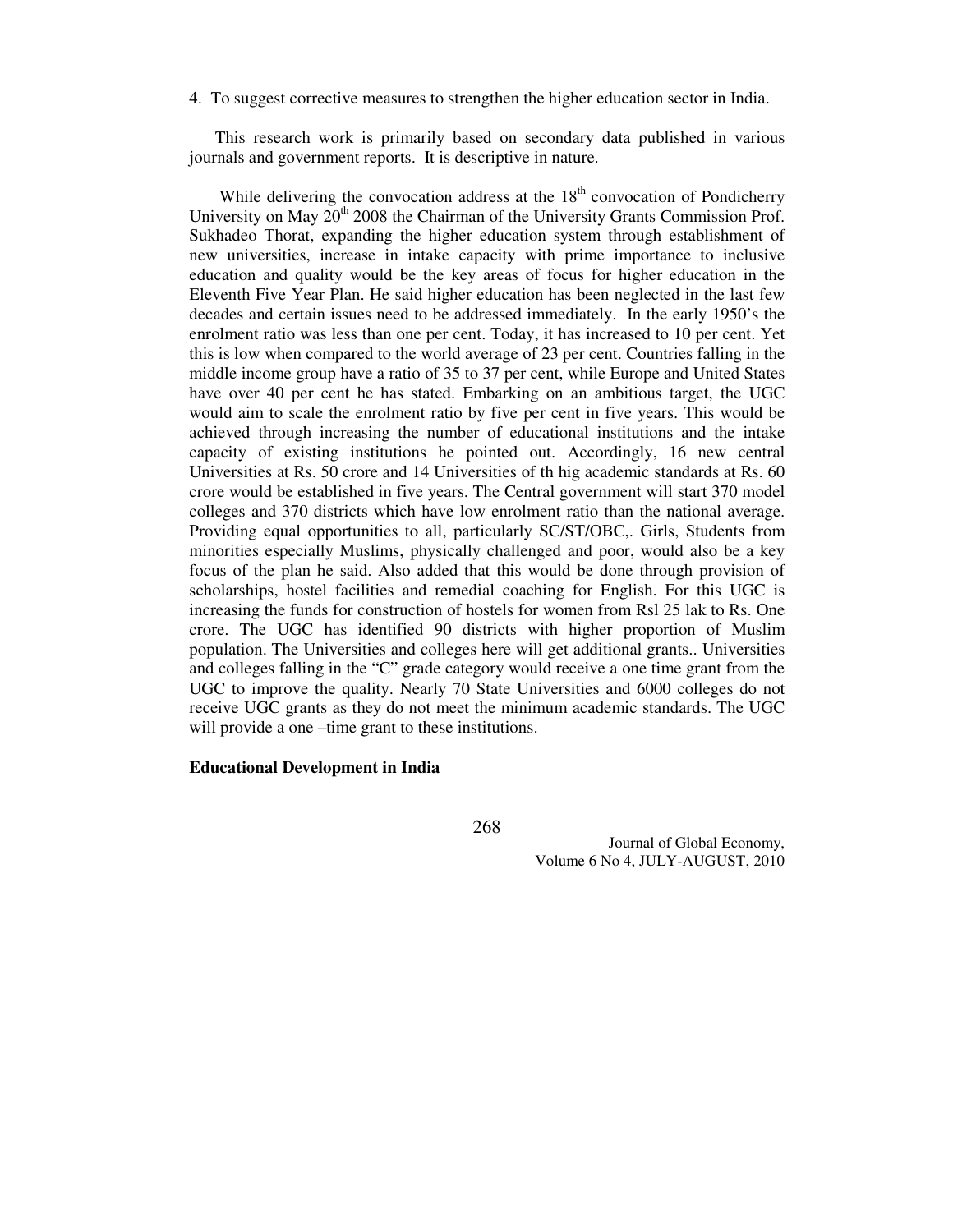India's education has a long history dating back to institutions such as Nalanda.India, being a developing nation, struggles with challenges in its primary education. Literacy rate has increased from around 3% in 1880 to around 65% in 2001. Net enrollment of 6-10 years old Indians increased from 68 percent to 82 percent between 1992/93 and 1998/99. Yet great challenges remain as The Economist reports that half of 10-year-old rural children can't read at the basic level, over 60% is unable to do simple division, and half drop out by the age 14. Fewer than 40 percent of adolescents in India attend secondary schools. Around 1 in 10 young persons has access to tertiary education. Mercer Consulting estimates that only a quarter of graduates are "employable". All levels of education in India, from primary to higher education, are overseen by the Ministry of Human Resource Development, Department of Higher Education, India and Department of School Education and Literacy, and heavily subsidized by the Indian government, though there is a move to make higher education partially self-financing. The Indian Government is considering allowing 100% foreign direct investment in Higher Education.(2)

 Higher Education in India has evolved in distinct and divergent streams with each stream monitored by an apex body, indirectly controlled by the Ministry of Human Resource Development. The 415 universities/ institutions are mostly funded by the state governments. However, there are 24 important universities called Central universities, which are maintained by the Union Government and because of relatively large funding, they have an edge over the others. The engineering education and business schools are monitored and accredited by the All India Council for Technical Education (AICTE) while medical education is monitored and accredited by the Medical Council of India (MCI). Like-wise, agriculture education and research is monitored by the Indian Council for Agriculture Research. Apart from these, National Council for Teacher Education (NCTE) controls all the teacher training institutions in the country.3

#### **Higher Education System in India:**

Higher Education in India is one of the most developed in the entire world. There has in fact been considerable improvement in the higher education scenario of India in both quantitative and qualitative terms. In technical education, the IITs, and in management, the IIMs have already marked their names among the top higher educational institutes of the world. Moreover the Jawaharlal University and Delhi

269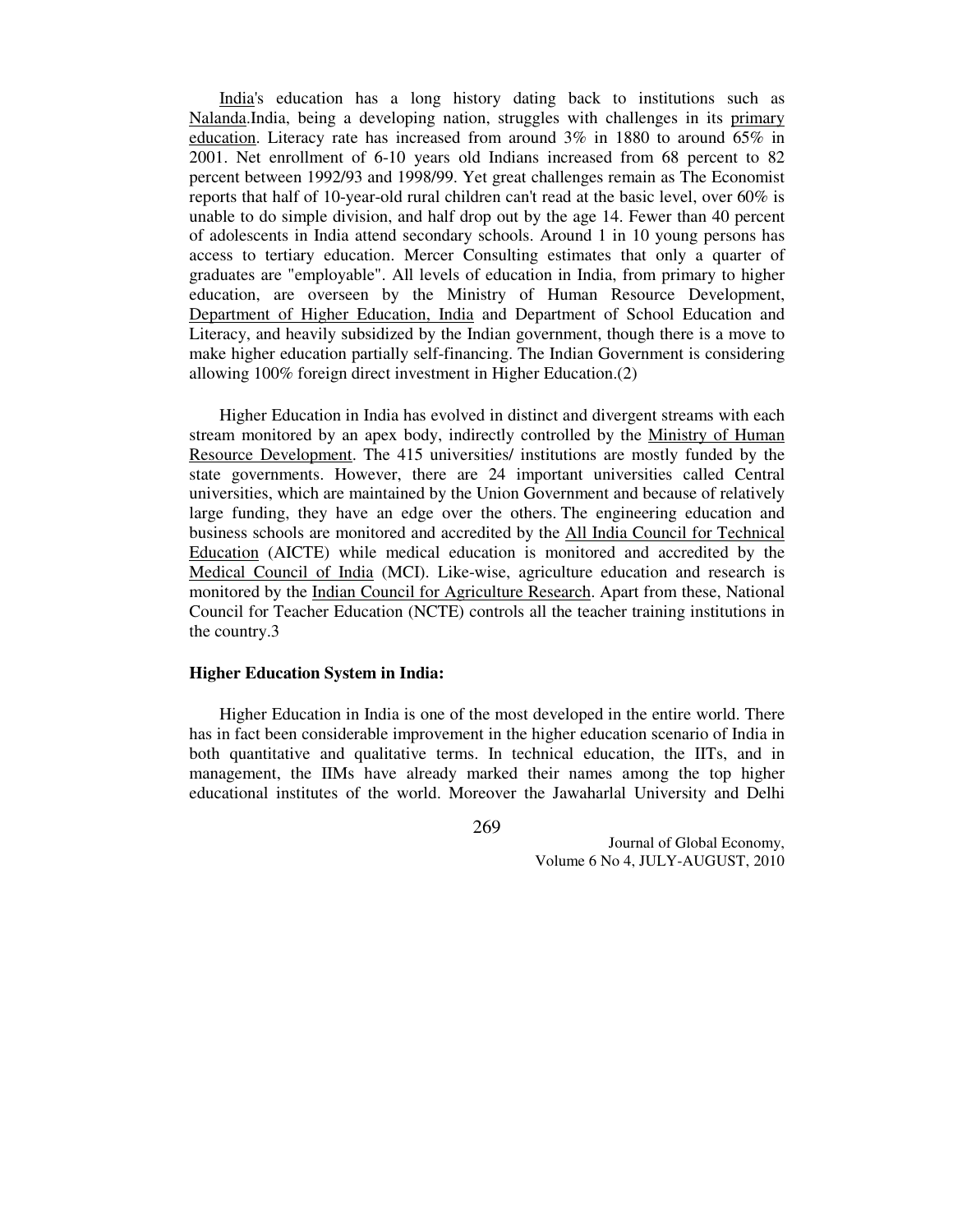University are also regarded as good higher educational institutes for doing postgraduates courses and research in science, humanities and social sciences. As a result, students from various parts of the world are coming today for higher education in India. **Higher Education system in India:** There are at present 227 governmentrecognized Universities in India. Out of them 20 are central universities, 109 are deemed universities and 11 are Open Universities and rest are state universities. Most of these universities in India have affiliating colleges where undergraduate courses are being taught. According to the Department of higher Education, government of India, there are 16,885 colleges, 99.54 lakh students and 4.57 lakh teachers in various higher education institutes in India.

 **Key players in the Higher Education System in India:** The University Grant Commission of India is not only the lone grant giving agency in the country, but also responsible for coordinating, determining and maintaining the standards in institutions of higher education. Apart from the UGC here are various professional councils that are responsible for recognizing courses, promoting professional institutes and providing grants to undergraduate programmes. They are All India Council for Technical Education (AICTE), Distance Education Council (DEC), Indian Council for Agriculture Research (ICAR), Bar Council of India (BCI), National Council for Teacher Education (NCTE) Rehabilitation Council of India (RCI), Medical Council of India (MCI), Pharmacy Council of India (PCI), Indian Nursing Council (INC), Dentist Council of India (DCI), Central Council of Homeopathy (CCH) and the Central Council of Indian Medicine (CCIM) are the statutory professional councils of India.

 India has one of the largest 'Higher Education System in the world. Main players in the higher education system in the country are: University is responsible for coordination, determination and maintenance of standards, release of grants. Professional Councils are responsible for recognition of courses, promotion of professional institutions and providing grants to undergraduate programmes and various awards. Central Government is responsible for major policy relating to higher education in the country. It provides grants to the UGC and establishes central universities in the country. The Central Government is also responsible for declaration of Educational Institutions as 'Deemed to be University' on the recommendation of the UGC. Presently there are sixteen (18) Central Universities in the country. In pursuance of the Mizoram Accord, another Central University in the State of Mizoram is planned. There are 99 Institutions which have been declared as Deemed to be

270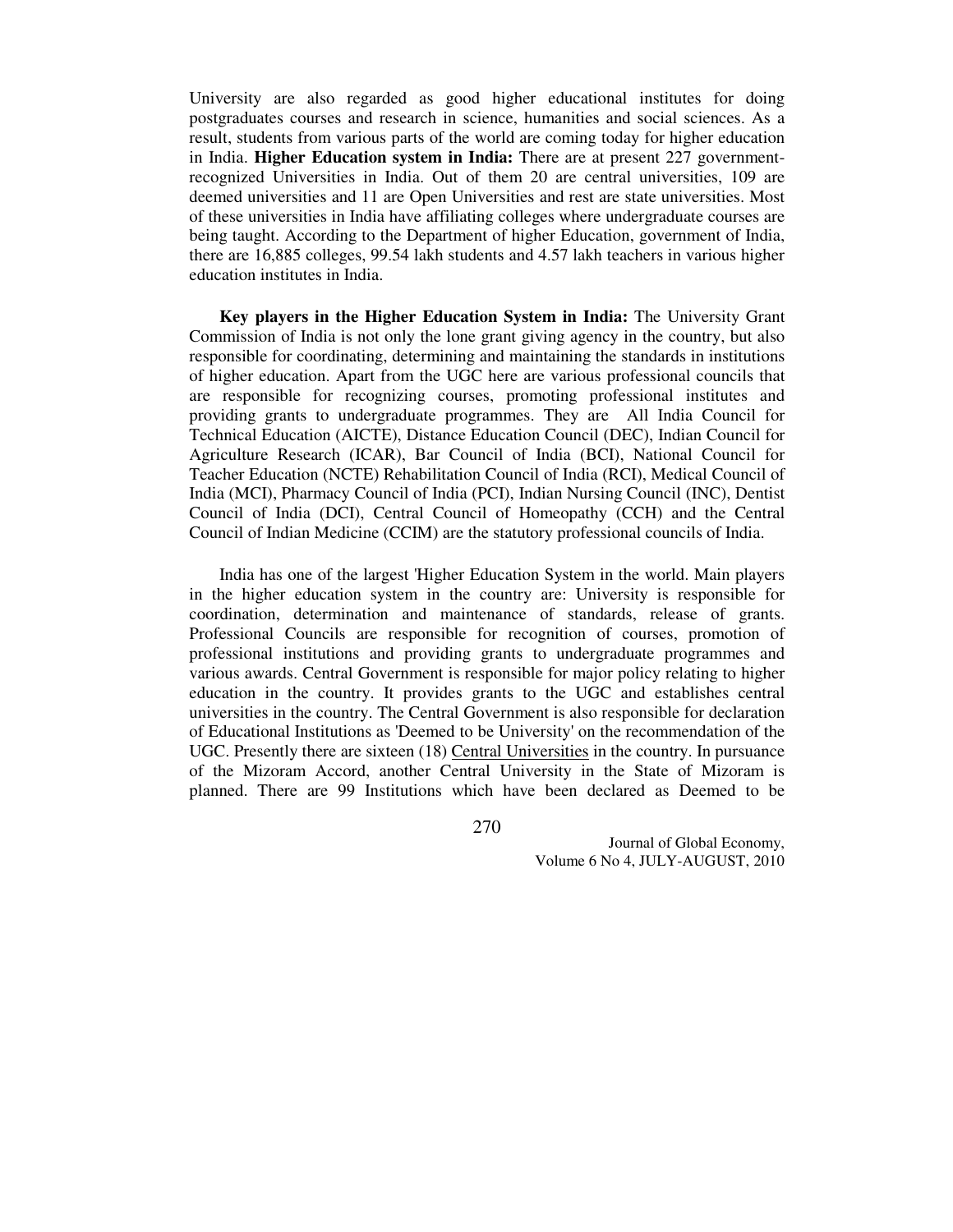Universities by the Govt. of India as per Section of the UGC Act, 1956. State Governments are responsible for establishment of State Universities and colleges, and provide plan grants for their development and non-plan grants for their maintenance.

 The coordination and cooperation between the Union and the States is brought about in the field of education through the Central Advisory Board of Education (CABE).

Special Constitutional responsibility of the Central Government: Education is on the 'Concurrent list' subject to Entry 66 in the Union List of the Constitution. This gives exclusive Legislative Power to the Central Govt. for co-ordination and determination of standards in Institutions of higher education or research and scientific and technical institutions.4

 India is today one of the fastest developing countries of the world with the annual growth rate going above 9%. In order to sustain that rate of growth, there is need to increase the number of institutes and also the quality of higher education in India. Therefore the Prime Minister of India has announced the establishment of 8 IITs, seven Indian Institutes of Management (IIMs) and five Indian Institutes of Science, Education and Research (IISERs) and 30 Central Universities in his speech to the nation on the 60th Independence Day. The outlay for education during the 11th Five Year Plan, which runs from the current fiscal to 2012-13, represents a four-fold increase over the previous plan and stands at Rs 2500 billion.5

 The thrust of the policy underlying the Eleventh Five Year Plan for Higher Education is on increasing access to quality higher education while ensuring equity. A new Scheme for Reduction in Regional Imbalances, Social Gaps and Promotion of Inclusiveness in Higher Education has been introduced by the University Grants Commission (UGC) in the XI Plan, which will serve the rural and tribal areas as well. Central Universities have been established in all the states in the North-Eastern Region including in states with predominately tribal population. In addition, during the XI Plan a Central University will be established in each of those states where there is no Central University. 374 new colleges are proposed to be established one in each district where the Gross Enrolment Ratio (GER) is lower than the national average. In the XI Plan, a target has been set to increase the GER of students in the eligible age group of 18-24 years in higher education by 5 percentage points by the end of the Plan. Provision for infrastructural and other requirements for this purpose is required to be made by Central and State Governments.6

271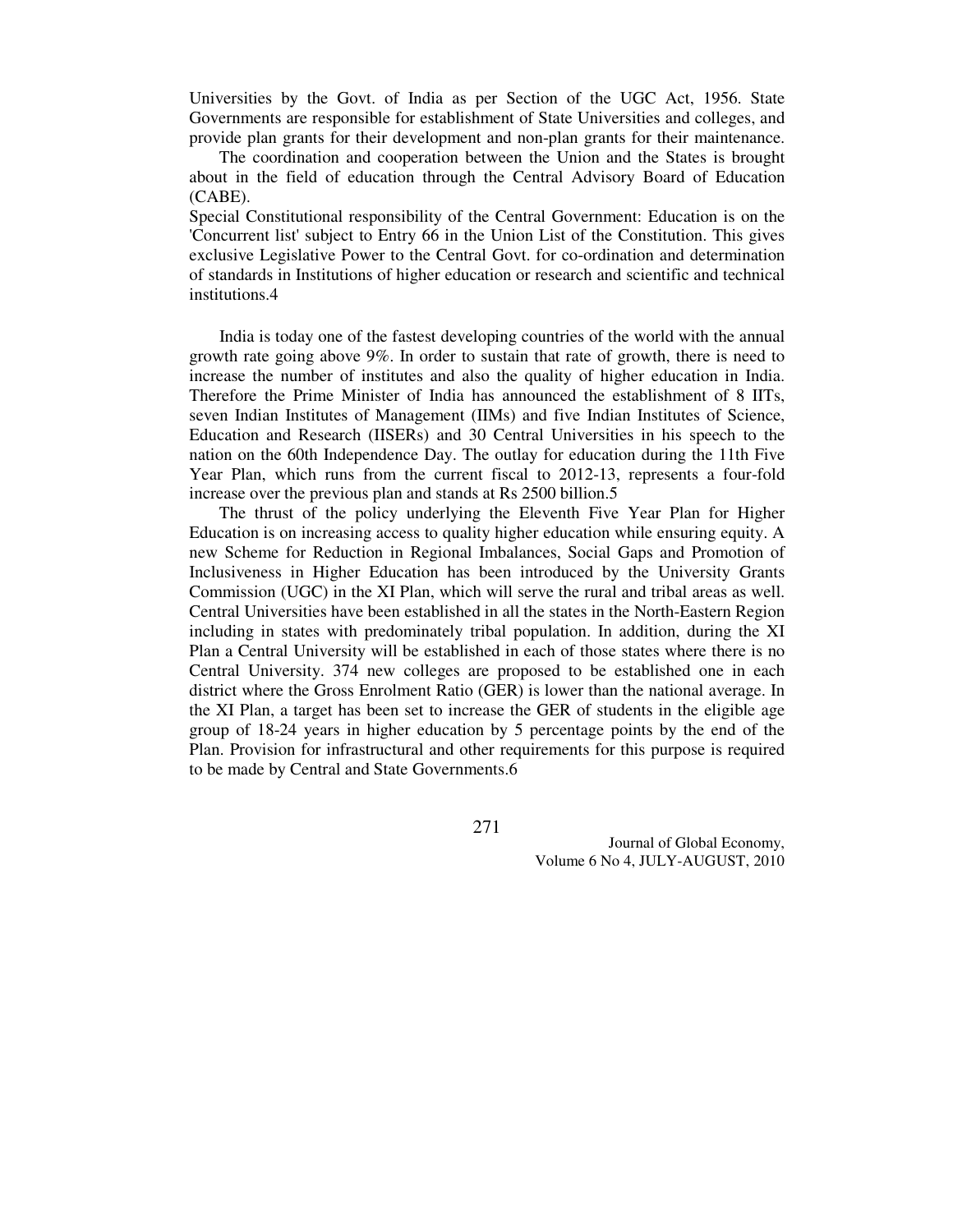#### **Growth of Higher Education in India**

 Since ancient times, India has been a centre of excellence in the field of higher education. Nalanda, Vikramashila and Takshashila were few of the oldest universities in the world and were the most renowned seats of higher education during their time. Students' from far off countries came to study in these universities. Today India has one of the largest higher education systems in the world and also some world-class institutions for higher education. The present system of higher education dates back to Mountstuart Elphinstone's minutes of 1823, which stressed on the need for establishing schools for teaching English and the European sciences. Subsequently, the universities of Calcutta, Bombay and Madras were set up in 1857, followed by the university of Allahabad in 1887. The first attempt to formulate a national system of education in India came in 1944, with the Report of the Central Advisory Board of Education on Post War Educational Development in India, which recommended the formation of a University Grants Committee, which was formed in 1945 to oversee the work of the three Central Universities of Aligarh, Banaras and Delhi. After independence, a full-fledged Ministry of Education was established on 29th August 1947. In 1952, the Union Government decided that all cases pertaining to the allocation of grants-in-aid from public funds to the Central Universities and other Universities and Institutions of higher learning might be referred to the University Grants Commission (UGC). The UGC was formally established in November 1956 as a statutory body of the Government of India through an Act of Parliament for the coordination, determination and maintenance of standards of university education in India. 7

 India has significant advantages in building a large, high quality higher education system. It has a large higher education sector – the third largest in the world in student numbers after China and the United States. It uses English as a primary language of higher education and research. It has a number of high quality institutions that can form the basis of a world-class higher education system. Nevertheless, the system only enrolled 9 million students in 2003/04 (equivalent to a 9-10 percent enrolment rate as estimated by the Ministry of Human Resource Development). This compares to with more than half of the young people in major developed countries and about 20 per cent in China. Similarly, the world-class institutions in India that are known globally - - mainly the IITs and the IIMs – are small, enrolling well under 1 per cent of the student population.

272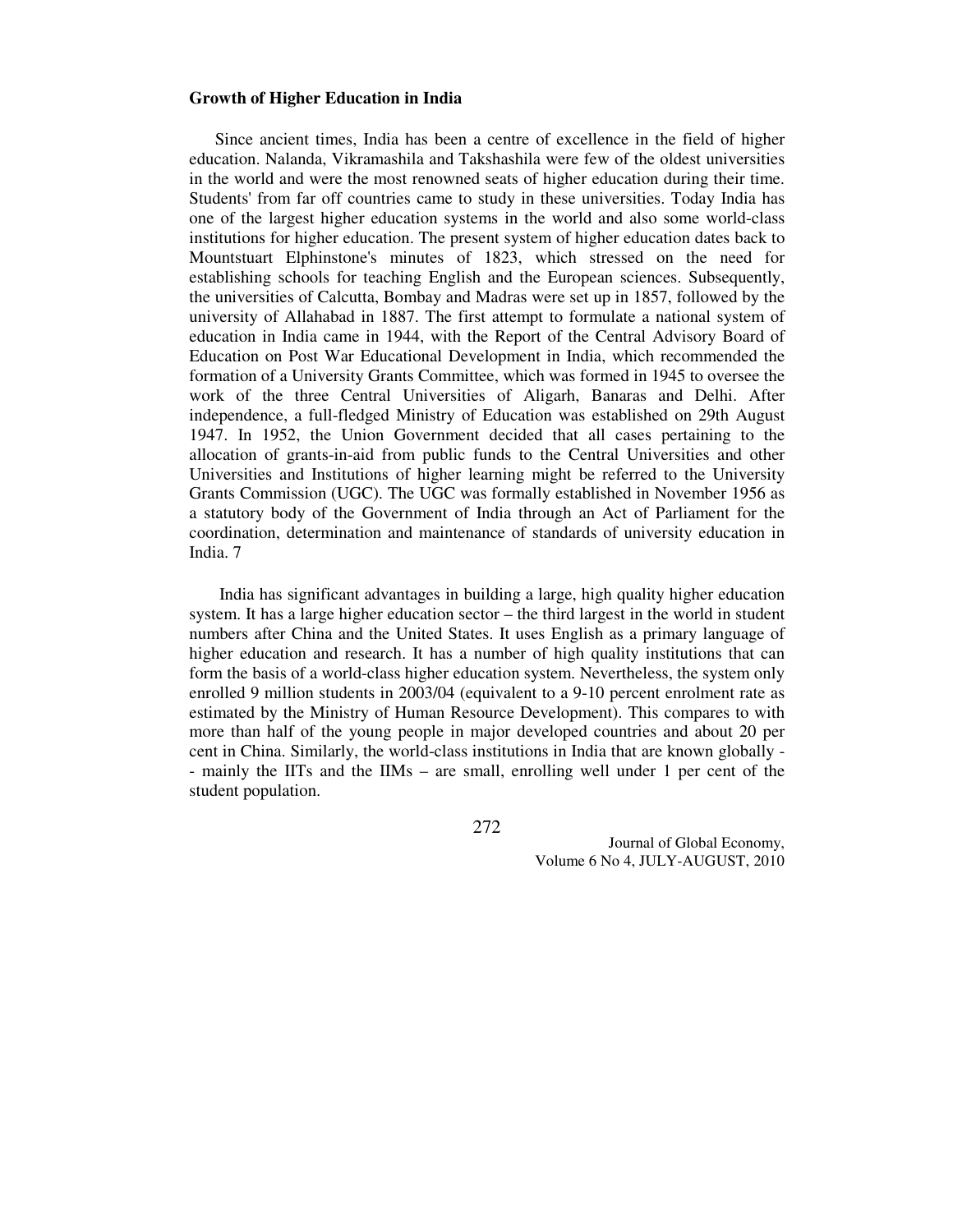The Government will take strong steps in the 11th Five Year plan to increase opportunities in Higher education, relieve skill shortages in the economy, and increase competitiveness. The goal for the 11th Five Year plan for 2007-2012 is an increase of five percent in the enrolment rate of higher education equivalent to the creation of approximately 8 million new seats in Indian higher and technical education. Some of the steps are: (i) establishment of a central autonomous university in each state, (ii) higher education institutions in each district of the countries, (iii) private institutions may be granted deemed university status, (iv) creation of more Inter-University Centers, and (v) funding of up to 150 new polytechnics autonomous colleges. Further, all institutions are asked to make higher education more inclusive, more responsive to economic needs, and raise quality. Therefore, the public and the government are likely to increase investment into higher education, and in return demand accelerated change in the higher education sector.

 The governance of the Indian Higher education sector is changing. Like the Indian economy underwent a liberalizing in the 1990s, the education system is gradually being opened up for change and decentralization. In particular, the federal and state governments are gradually giving higher education institutions more decision and spending power. This represents a move away from detailed government control over spending, teaching, and curriculum decisions, which required frequent approval from federal or state government officials. Besides the 11th Five Year Plan, several facts pay witness to this movement:

- Many institutions have become autonomous during the 10th plan Five Year plan through an increase in the number of autonomous institutions: Central Universities (2), State Universities (39), "deemed-to-be" Universities (50), and Private Universities (10).
- Two recent reports from the Central Advisory board of Education (CABE) on respectively the 'autonomy of higher education institutions" and 'financing of higher and technical education' recommend changes to governance of the higher education institutions.
- The Oversight Committee on the Implementation of the New Reservation Policy in Higher Educational Institution equally recommends increased autonomy to institutions within recruitment and remuneration of faculty and admission policies to find the right balance between equity and excellence for each institution.

273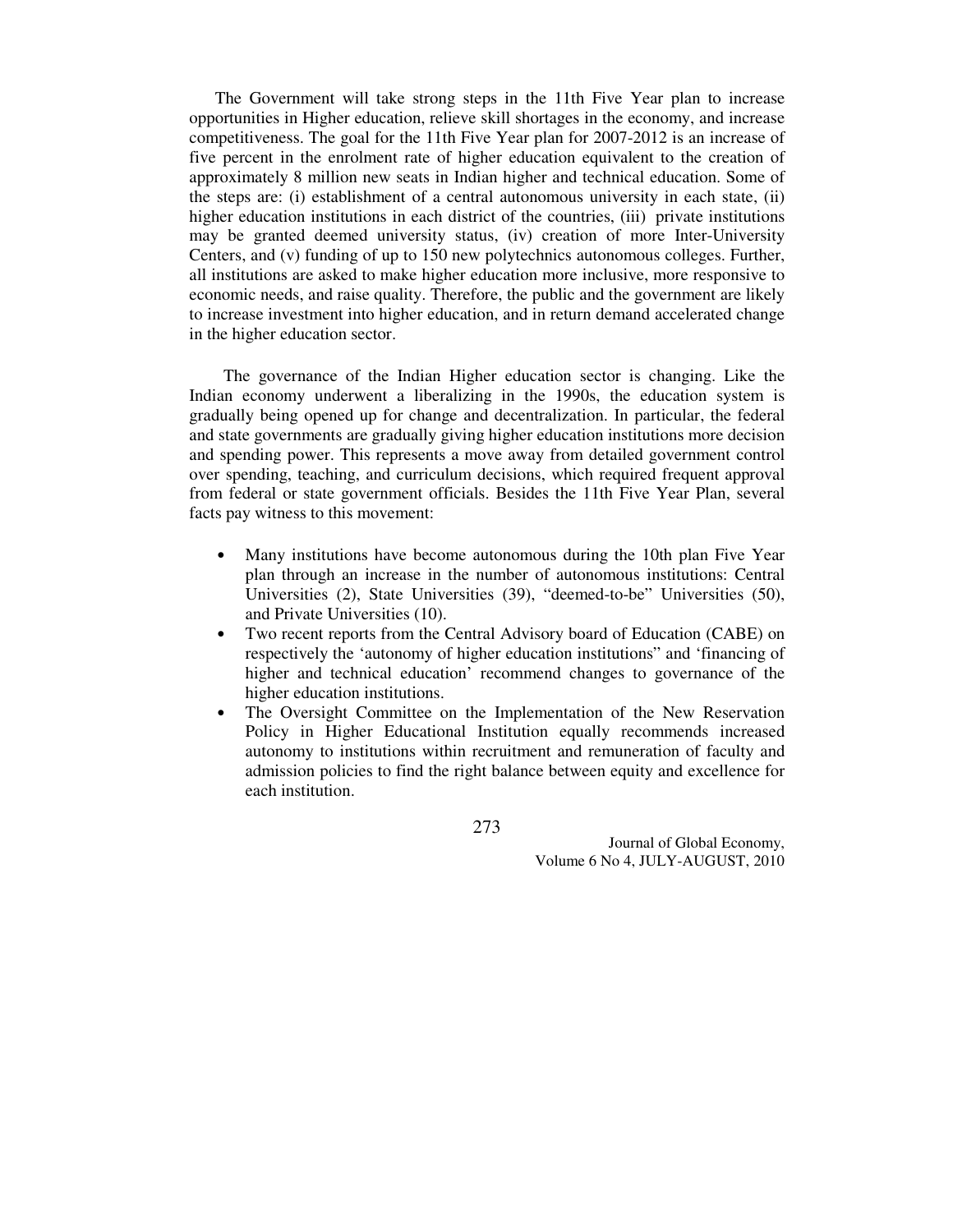### **Forum on Governance of Higher Education in India: How Best to Strike the Balance between Autonomy and Accountability?**

 Higher education in India has grown large since the country's independence in 1947. Starting from a small base, the pace of growth was initially rapid. Initially, the pace of growth was rapid. Enrolments grew by 13 to 14 per cent per annum during the 1950s and 1960s. Over the past few decades, the growth rate has declined noticeably. Since then it has remained stable between 4 and 5 per cent.8

# **National Knowledge Commission:**

 Assocham Press Trust of India has suggested that Government should deregulate higher education in India: It has stated that The National knowledge Commission's report on higher education is one in the series that started with the report of the Dr.Radhakrishnan Commission (1948). It recommended that 1.5 to 2 per cent of GDP for higher education from .7 per cent at present, assuming a provision of 6 per cent for education, and the observation that implicit politicization has made governance of universities exceedingly difficult and much more susceptible to non-academic intervention from outside are worth emphasizing. In order to increase the gross enrolment ratio to 15 per cent, the commission suggests that India needs as many as 1500 universities by 2015.

The knowledge commission found the following problems related to higher education.

- 1. With 90 per cent of the undergraduate students and 66 per cent of the postgraduate students studying in affiliated colleges, we have today a system that is overwhelmed by affiliated colleges which are in many cases only marginally better than good higher secondary schools.
- 2. we have in the affiliated colleges 84 p percent of the total faculty in higher education, comprising only lecturers of different grades who do not, and are not expected to pursue any research. Consequently only the faculty members in the universities who constitute a mere 16 per cent of the total are expected to do research.
- 3. Universities which are to be the prime centers of scholarship and where there is an uninterrupted flow of young minds, play an insignificant roles in generating a base for creating new knowledge and technologies. This is regrettable. While China published 72,632 research papers with citation in

274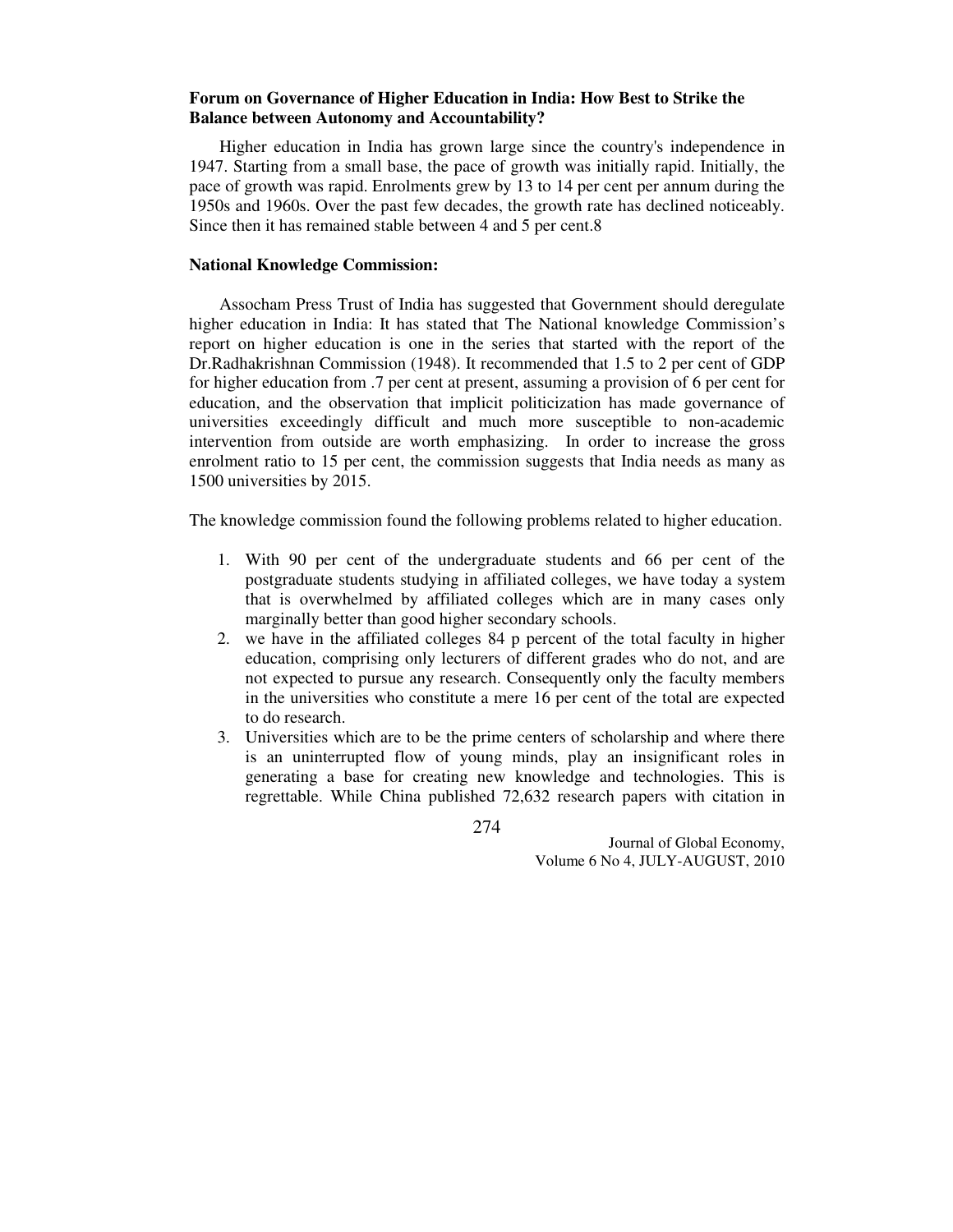2005, in India the number was 25, 227. The progressive decline in Indian research can be seen from the fact that the corresponding figures in 1990 were 6991 for China and 11563 for India. Prof. V.C.Kulandai Swamy has reported that the research potential of Indian Universities is alarmingly poor. The urgent step that is needed to improve the health of higher education and research which is really anemic is to increase the number of universities and transfer higher education from affiliated colleges to university campuses.

 The number of universities that has been suggested is not too large. Japan with a population 123.7 crore has 726 universities, Germany with 8.2 crore has 350, UK with 6.1 crore has 12.5 and the US. With a population of 30.4 croe is reported to have 2466. China, according to National Knowledge Commission has created 1250 new universities in the previous three years.

 Having suggested a massive increase in the number of universities, the commission has broadly outlined acceptable measures to achieve it, namely, the establishment of 50 national universities, the up gradation of deserving colleges in the deemed universities, and the establishment of new universities by the Central and State governments and private provides.

 The role of the private sector in higher education has been stressed by the commission in unambiguous terms. Consequent to the increase in demand and inadequate response on the part of governments, there has been in recent years a quite but steady increase in private participation in general and professional education. The world is also witnessed a gradual transformation of higher education from public to private good. The commission recommends," there is a clear need to establish an Independent Regulatory Authority for Higher Education (IRAHE). Such regulatory authority is both necessary and desirable.9

 India's government will create 12 new central universities, adding to the 18 that currently exist. This is a mammoth undertaking and the equivalent of US\$73 million has been allocated from the central government budget to it. Earlier this year India announced it would create 30 'world class' universities, eight new Indian institutes of technology and seven Indian institutes of management in the coming five years. On the recommendation of the National Knowledge Commission, the central government is planning massive investment to upgrade and expand higher education. Other plans include enhancing the salaries of college and university academics - boosting salaries by as much as 70%. This prospect represents welcome news since India currently lacks world class universities according to the international rankings, and Indian academics, when compared internationally, are rather poorly paid. Students also suffer an immense shortage of places in India's top academic institutions and throughout the

275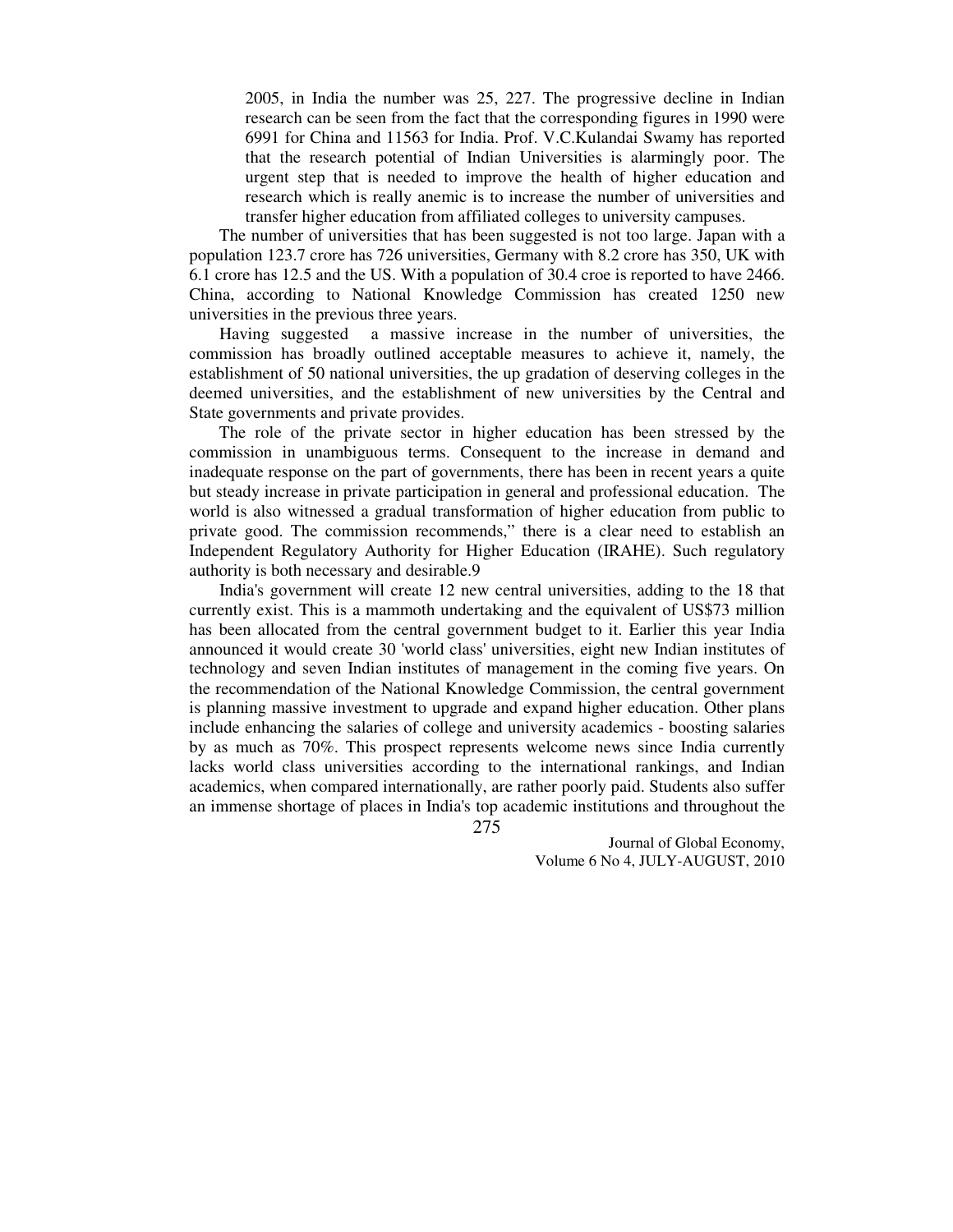higher education system. India today educates only half as many young people from the university age group as China and ranks well behind most Latin American and other middle income countries. India exhibits a special problem at the top of its higher education hierarchy. With the notable exceptions of the institutes of technology and institutes of management, and a small number of outstanding non-university research and training institutions - such as the All India Institute of Medical Sciences - topnotch schools are rare. Indeed, none of India's 348 universities is ranked in the top 100 in the world. Generally, when India has wanted to innovate in the higher education sector, it has side-stepped the universities and has started entirely new institutions such as the institutes of technology. However, if India invests large amounts of money and human capital into academic improvement and expansion without undertaking strategies to ensure that the investment will yield results, resources will be wasted and failure will be assured. Despite a discussion of organizing some of the new universities based on the American model, so far neither the ideas nor the funding seems adequate. Yet, a newspaper reported that one official said: "The view was that there should be no hierarchy or disparity in standards amongst universities, and the reforms and changes suggested for world class universities should be applied to all universities." This attitude shows a complete misunderstanding that the American system institutes significant hierarchy among the public universities. Just pumping money and resources into a fundamentally broken university system is a mistake. Establishing new universities, especially those intended to be innovative, requires careful planning and an understanding of the weaknesses of the current system.10

# **Problems Associated with Higher Education in India**

 Philip G. Altbach in his work on higher education in India has described the bad shape of India's higher education system. India has significant advantages in the 21st century knowledge race. It has a large higher education sector — the third largest in the world in student numbers, after China and the United States. It uses English as a primary language of higher education and research. It has a long academic tradition. Academic freedom is respected. There are a small number of high quality institutions, departments, and centres that can form the basis of quality sector in higher education. The fact that the States, rather than the Central Government, exercise major responsibility for higher education creates a rather cumbersome structure, but the system allows for a variety of policies and approaches.

276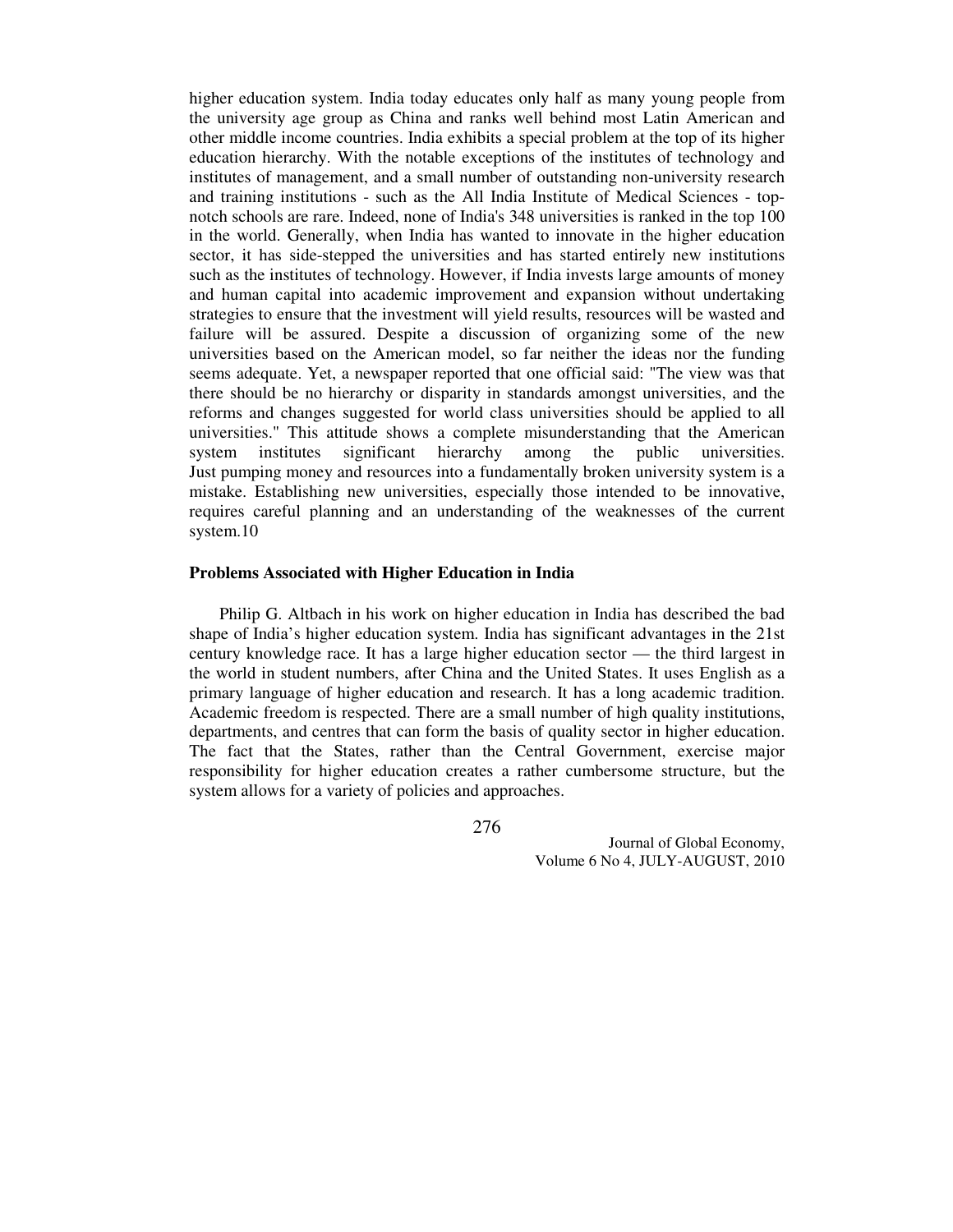Yet the weaknesses far outweigh the strengths. India educates approximately 10 per cent of its young people in higher education compared with more than half in the major industrialized countries and 15 per cent in China. Almost all of the world's academic systems resemble a pyramid, with a small high quality tier at the top and a massive sector at the bottom. India has a tiny top tier. None of its universities occupies a solid position at the top. A few of the best universities have some excellent departments and centers, and there are a small number of outstanding undergraduate colleges. The University Grants Commission's recent major support of five universities to build on their recognized strength is a step toward recognizing a differentiated academic system — and fostering excellence. At present, the worldclass institutions are mainly limited to the Indian Institutes of Technology (IITs), the Indian Institutes of Management (IIMs) and perhaps a few others such as the All India Institute of Medical Sciences and the Tata Institute of Fundamental Research. These institutions, combined, enroll well under 1 per cent of the student population.

 India's colleges and universities, with just a few exceptions, have become large, under-funded, ungovernable institutions. At many of them, politics has intruded into campus life, influencing academic appointments and decisions across levels. Underinvestment in libraries, information technology, laboratories, and classrooms makes it very difficult to provide top-quality instruction or engage in cutting-edge research.

 The rises in the number of part-time teachers and the freeze on new full-time appointments in many places have affected morale in the academic profession. The lack of accountability means that teaching and research performance is seldom measured. The system provides few incentives to perform. Bureaucratic inertia hampers change. Student unrest and occasional faculty agitation disrupt operations. Nevertheless, with a semblance of normality, faculty administrators are able to provide teaching, coordinate examinations, and award degrees.

 Even the small top tier of higher education faces serious problems. Many IIT graduates, well trained in technology, have chosen not to contribute their skills to the burgeoning technology sector in India. Perhaps half leave the country immediately upon graduation to pursue advanced study abroad — and most do not return. A stunning 86 per cent of students in science and technology fields from India who obtain degrees in the United States do not return home immediately following their study. Another significant group, of about 30 per cent, decides to earn MBAs in India because local salaries are higher — and are lost to science and technology. A corps of dedicated and able teachers work at the IITs and IIMs, but the lure of jobs abroad and

277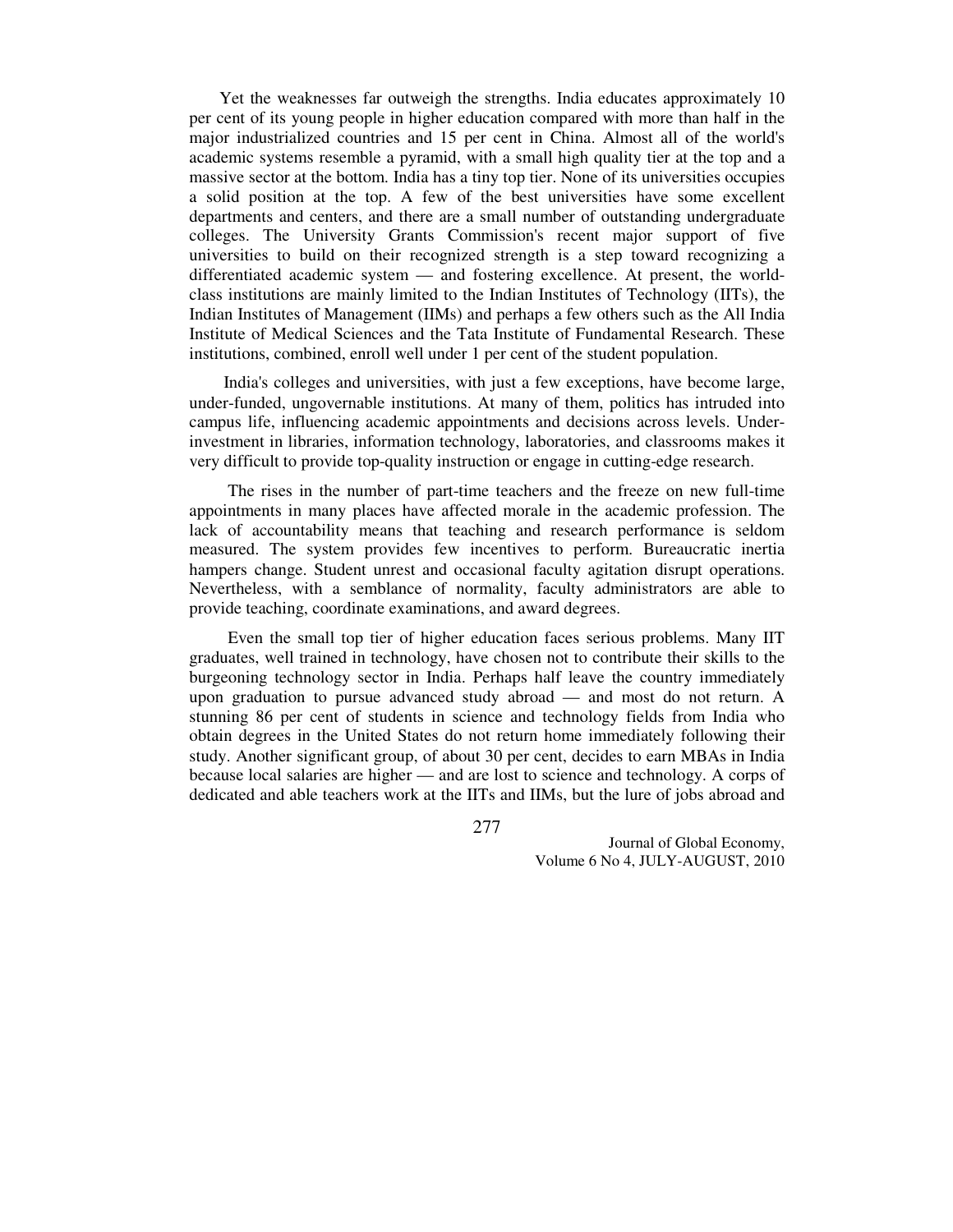in the private sector make it increasingly difficult to lure the best and brightest to the academic profession.

 Few in India are thinking creatively about higher education. There is no field of higher education research. Those in government as well as academic leaders seem content to do the "same old thing." Academic institutions and systems have become large and complex. They need good data, careful analysis, and creative ideas. In China, more than two-dozen higher education research centres, and several government agencies are involved in higher education policy.11

 Higher education is necessary for one to achieve excellence in the line one is best. But one should be selected for higher education on the basis of merit only. Further, fees for education in general should not be high; especially, the fees for higher studies should be within the reach of every class of people in the nation.12

Ramesh (2007) in his work on **Analysis** Present System & Higher Education in India has stated that the present system of higher education does not serve the purpose for which it has been started. In general education itself has become so profitable a business that quality is lost in the increase of quantity of professional institutions with quota system and politicization adding fuel to the fire of spoil system, thereby increasing unemployment of graduates without quick relief to mitigate their sufferings in the job market of the country. So, the drawbacks of the higher education system underscore the need for reforms to make it worthwhile and beneficial to all concerned. Next to China, India is the most populated country in the world. Naturally there is too much rush and competition in every field. So, rush to technical and higher education has increased as scope for arts and science has become lesser and lesser due to lack of reforms and up gradation in the course structure and materials according to the developments of the world. Also, qualification in higher education gives added advantage to face successfully competition in the job market. Purpose of Education. All round development of personality is the purpose of education. But the present day education is neither imparting true knowledge of life, world and helping one stand on one's own leg nor improving the talent of a student by which one can achieve laurels in the field one is interested. So, combination of arts subjects and computer science and science and humanities or literature should be introduced so that such courses could be useful for the students to do jobs after recruitment in some companies which would reduce unnecessary rush to higher education.13

278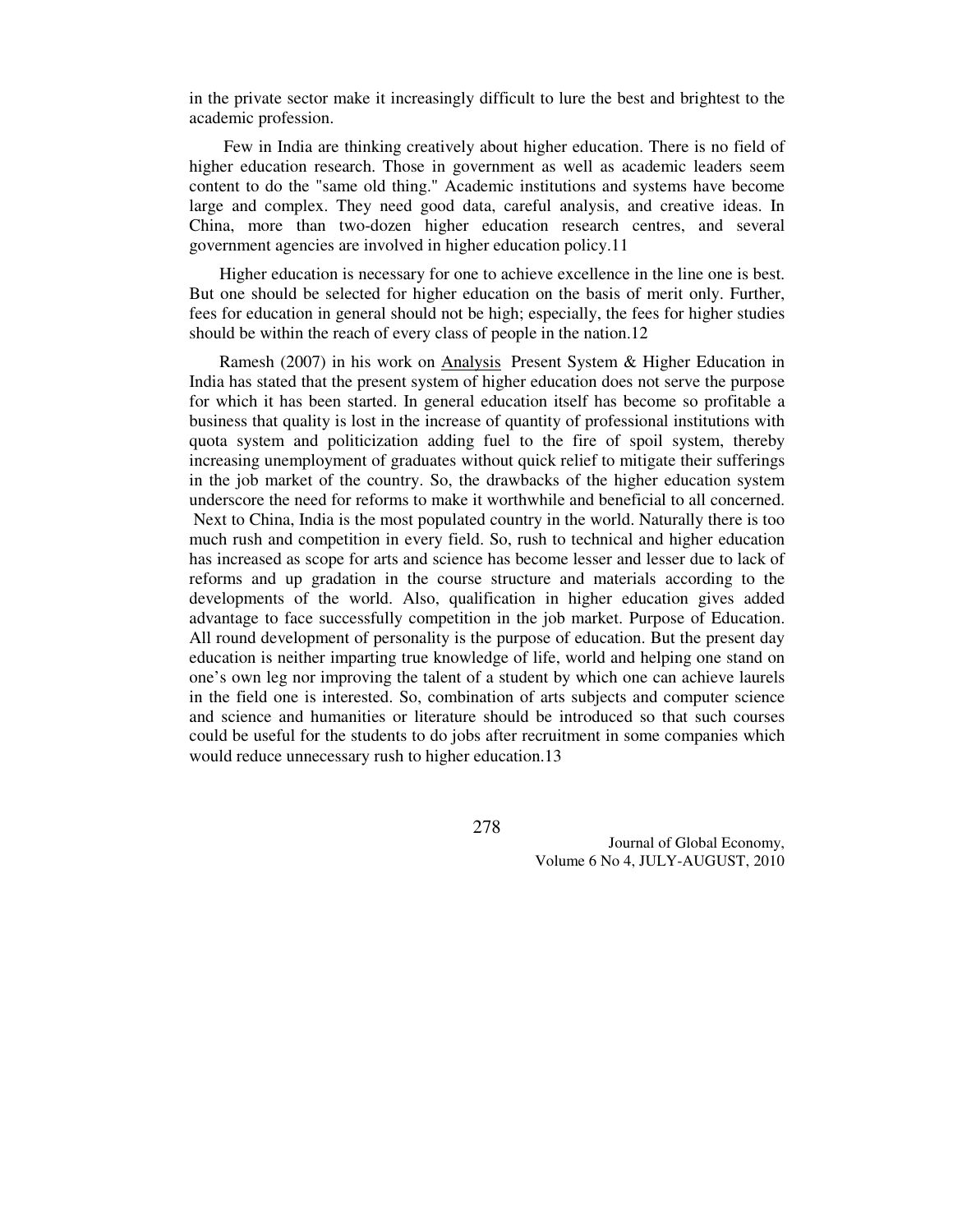*Professor Philip G Altbach has* outlined some of the problems with respect to establishing world class Universities in India that need fixing before resources are given. 14

 1. India is world famous for sclerotic bureaucracy, and higher education fits into that mold. Few decisions can be made without receiving permission from an authority above, and the wheels of decision-making grind slowly. Fear of corruption or of a loss of control entrenches bureaucracy. Teachers and academic leaders at colleges and universities have little incentive to innovate higher education - indeed quite the opposite. It is completely impossible to build world class universities in this bureaucratic context. If the new institutions must tolerate responsibilities to both the central government and the states in which they are located, the bureaucratic burden will be completely overwhelming.

2. Great universities need to be located on friendly soil. In general, the best universities worldwide are in or near major urban centres or in places with intellectual traditions and strength. While it is entirely appropriate to have a good university in each of India's states, the idea of a truly world class university (an institution that can compete with the best universities in the world) in cities like Guwahati or Bhubaneshwar is simply unrealistic. It would be extraordinarily difficult to attract top professors or even the best students, and the 'soft' infrastructures,such as most cultural amenities, are missing. High-tech industry is also absent in these locations and world be difficult to lure. No amount of money will guarantee the establishment of a world class university in such a place.

3. Indian academics deserve higher salaries, and the current move to dramatically improve remuneration is a positive step. It would be a serious mistake to simply give more money to the professoriate without at the same time demanding significant reforms in the structure and practices of the profession. Indian academics are rewarded for longevity, rather than productivity, and for conformity rather than innovation. The most productive academics cannot be rewarded for their work, and it is almost impossible to pay 'market rates' to keep the best and the brightest in the universities. World class universities require a salary structure that rewards productivity.

4. Indian universities are enmeshed in a culture of mediocrity, with little competition either among institutions or academics. Universities are subject to the whims of politicians and are unable to plan for their own futures. Academics are seldom

279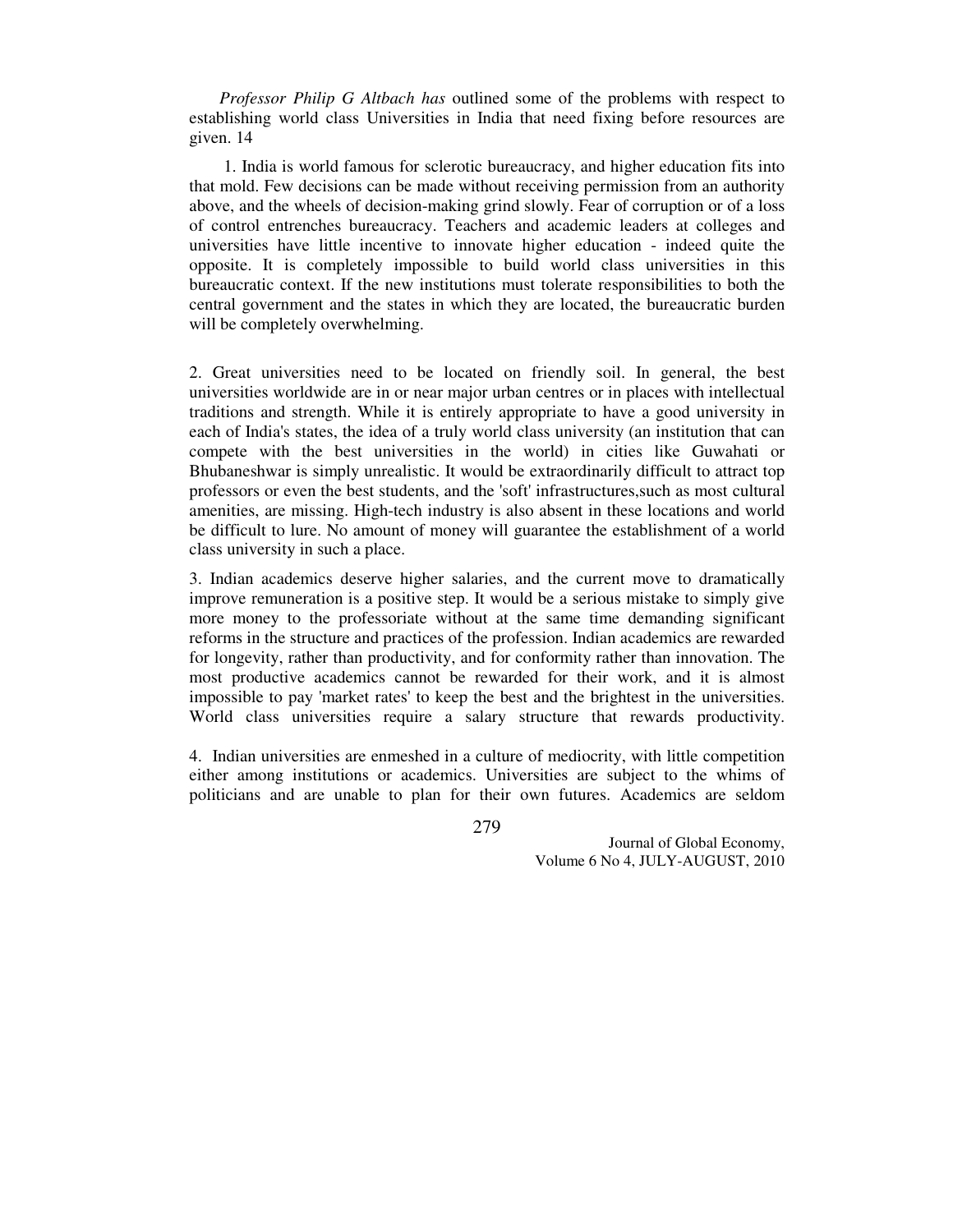involved in the leadership and management of universities. Bureaucracy governs everything and holds down innovation.Without essential and deep structural change in how universities are governed and in the culture of institutions, there is little possibility for improvement. An additional challenge is that some of the world class universities are to be created by improving existing state universities. This will be extraordinarily difficult, since these institutions are, with very few exceptions, mired in mediocrity and bureaucracy, and hardly amenable to change and improvement, even with the carrot of additional resources.An element of corruption exists at many levels of the higher education system, from favouritism in admissions, appointment to faculty positions, exam cheating, questionable coaching arrangements, and many others. Damaging at all levels, corruption destroys a research culture and makes a world class university impossible.

5. World class universities are deeply meritocratic institutions. They hire the best professors, admit the most intelligent students, reward the brightest academics, and make all decisions on the basis of quality. They reject - and punish - plagiarism, favouritism in appointments, or corruption of any kind. Much of Indian academe, unfortunately, does not reflect these values. Some of the problem is structural. The practice of admitting students and hiring professors on the basis of rigid quotas set for particular population groups - up to 49% - however well intentioned or justified virtually precludes meritocracy. Deeply ingrained in Indian society and politics, the reservations system may well be justified - but to have successful world class universities, meritocracy must be the primary motivating principle.

6. World class universities are research-intensive. All highly ranked universities in the world exhibit this characteristic. India faces several problems in developing a research culture.It is fair to say that no Indian university today is, as an institution, researchintensive. India's universities can claim a small number of departments that have a high level of research - and many highly accomplished professors work in the system. And some institutions, such as institutes of technology and some non-university agencies like the Tata Institute of Fundamental Research and the All India Institute of Medical Sciences, produce impressive research and are respected internationally. The creation of a research-intensive university is mandatory to achieve world class status.

7. Rs 3,280 crores for the 12 new central universities, plus the other impressive amounts announced for related projects, sounds like a lot of money. In fact, it is very inadequate. Creating a world class research university that can play in the best international leagues is an expensive undertaking - to establish and then to sustain. As

280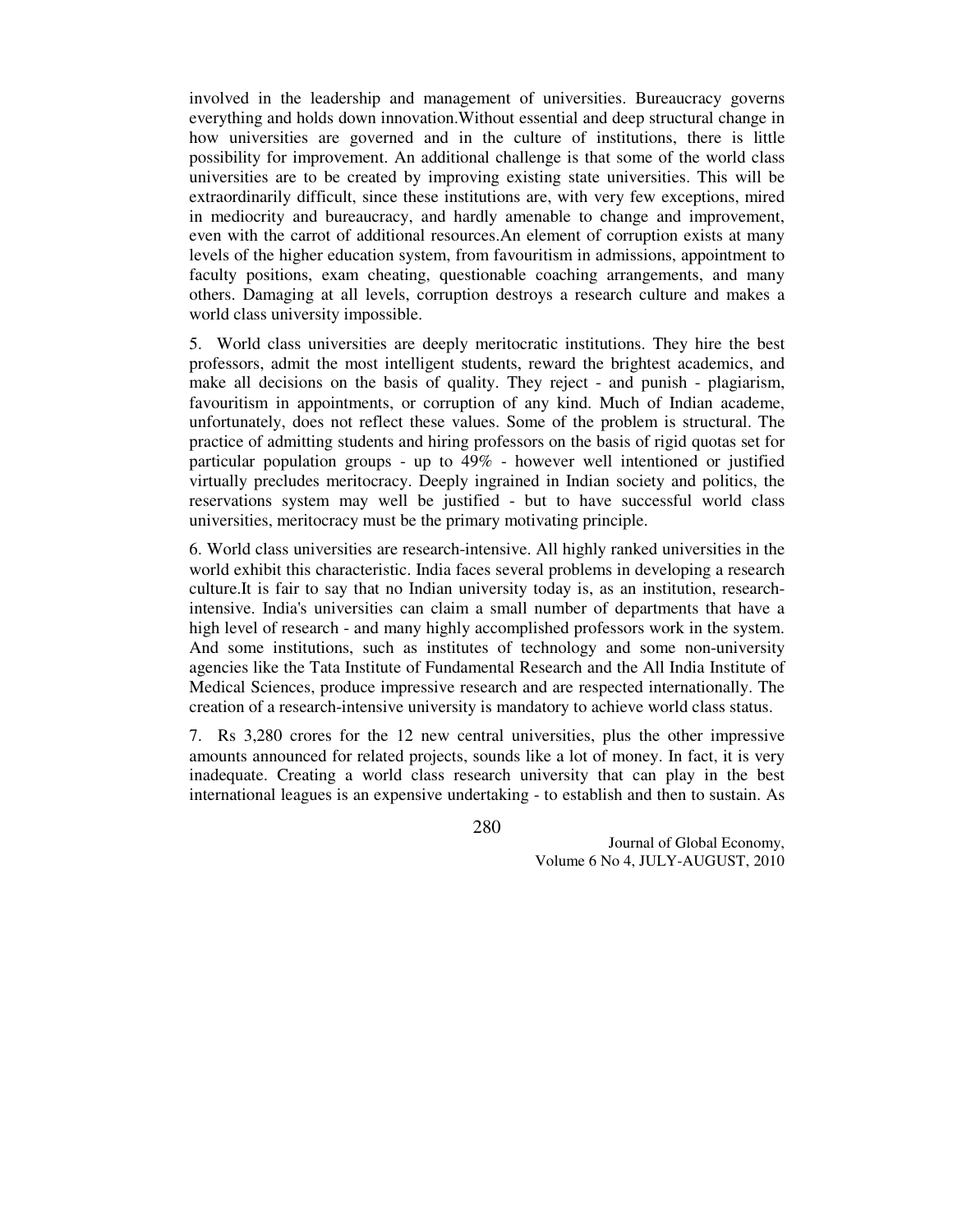an example, one large research-intensive new Chinese university cost around US\$700 million to build and has a total annual budget of close to US\$400 million.

 In comparison with China, India probably has more opportunities because of the knowledge of English. The Chinese government, however, has invited more than 50,000 Indians to teach English. But the other advantage for India is its young population. But not only young people, a modern economy need a highly educated and creative population. Reports and research studies on the position of the 11 million students in the 18,000 Indian colleges and universities show that they receive inferior training. Students, educators and business leaders state that there is a heavy stress on obeisance and a neglect of marketable skills. It is not only a lack of knowledge and skills, it unveils the mental behaviour of the graduates. The class room environment infantilizes students up till the age of around 25 years. The emphasis in universities is note-taking and discipline in stead of analysis, debate and persuasion. Except students from the more elite universities, graduates are considered unemployable by top global and national companies. The Indian educational system is locking millions of students in the bottom berth of a two-tier economy of the fullest expression of their talents and denying students a chance to share in the fruits of reform,' writes Anand Giridharadas in the International Herald Tribune (November 20, 2006). Dr. Pratap Bhanu Mehta, a former Harvard professor and former member of the National Knowledge Commission wrote: The University has become a place-holder. My own experiences over the last decades are in accordance with the critical reports. Even more important are the opinions of the students. In open discussions with them, they complained about their education. First of all, they find the approach childish; they are not treated as mature persons. And they express that what the market wants and what the university provides are totally different. They state that they are not learning to communicate effectively and making presentations. There is a lack of the so-called soft skills which are sought by a new generation of employers and international companies. These are still not taught by old fashioned and change-resistant Indian institutions for higher education. We can list the following necessary qualities and abilities: to speak and write in crisp English, to design and give PowerPoint presentations, to write in logical ordered paragraphs, to work in teams, and to grasp aspects of leadership and communication skills. The National Association of Software and Services is an important and influential trade body representing many leading employers in India. In a report this association stated that just 10 percent of Indian graduates with generalist degrees were considered employable. In the current situation colleges and universities are depriving the country of the fullest expression of the students' talents and denying

281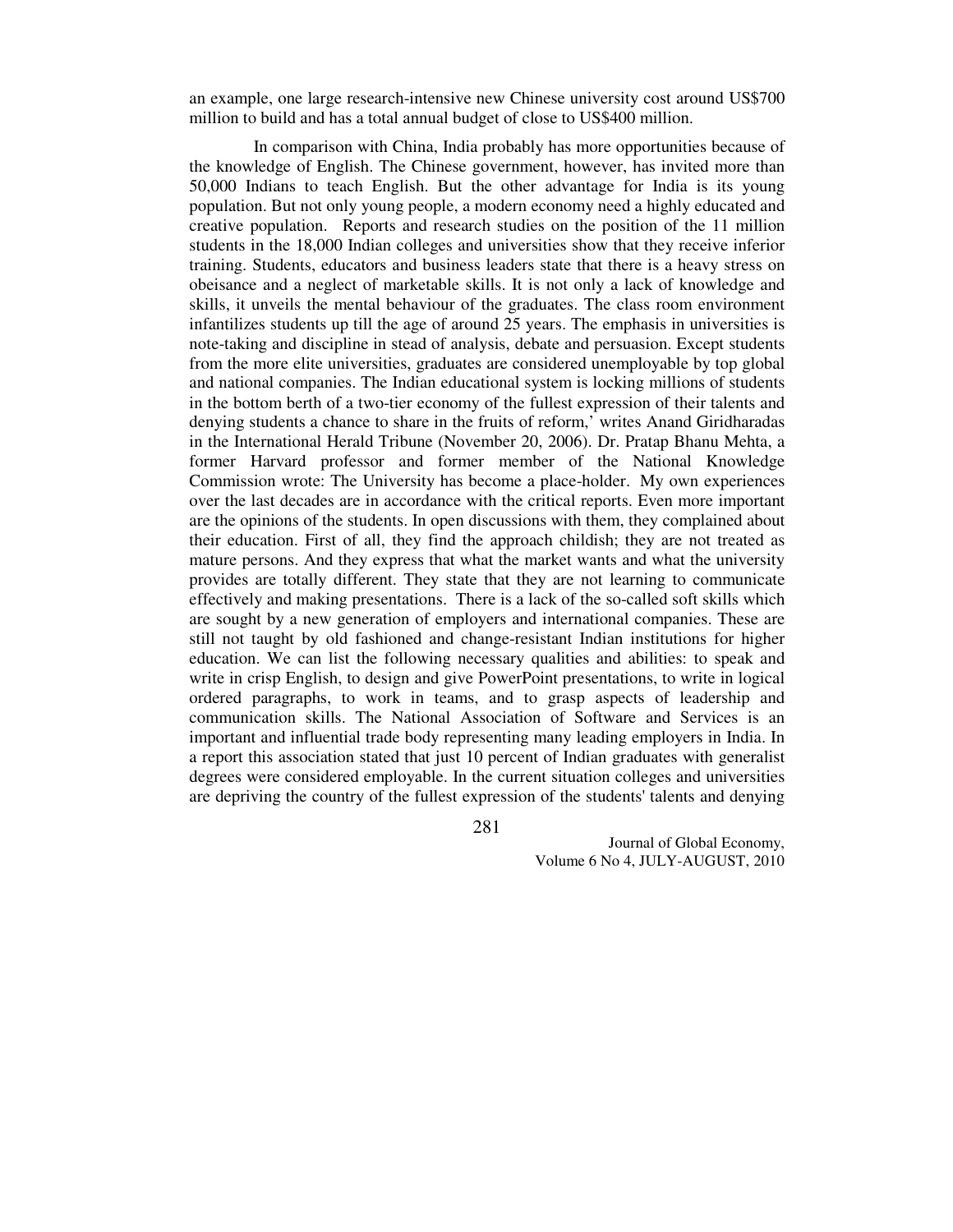them a chance to share in the fruits of reform. The government approach to protect local universities by implementing bureaucratic rules for foreign universities is contradicting the democratic principles and the academic basis concerning free exchange of information. It will certainly not protect Indian Universities, and is not stimulating economic growth. It might prevent individuals and the Indian society from fully participating in the international community. Reports and the many jobless graduates show a fundamental problem in Indian higher education. This is a worrying problem for the expanding Indian economy.

 Based on various reports and personal experiences, one can list the following main problems: a. an old-fashioned didactical method and out-dated approach of students' b. An important gap between what universities offer and what the society needs c. Lack of learning soft skills

 Pawan Agarwal (2006) has put forwarded the following suggestions (1) the need for clear definition of goals and purposes; (2) emphasis on the preservation of inherent quality and diversity; (3) spread of community/junior colleges across the nation; (4) the establishment of open universities; (5) advancement of social justice; (6) that associate in arts degrees be made generally available after the two years of post-10 year school education, to be followed by two- or three-year-degree courses in different faculties (a mix of the U.S.S.R. and U.S. systems); and (7) that all postsecondary education be properly coordinated and systematized. A listing of the universities in India is appended, and a bibliography and index are provided. 15

 Higher education in India suffers from several systemic deficiencies. As a result, it continues to provide graduates that are unemployable despite emerging shortages of skilled manpower in an increasing number of sectors. The standards of academic research are low and declining. Some of the problems of the Indian higher education, such as – the unwieldy affiliating system, inflexible academic structure, uneven capacity across various subjects, eroding autonomy of academic institutions, and the low level of public funding are well known. Many other concerns relating to the dysfunctional regulatory environment, the accreditation system that has low coverage and no consequences, absence of incentives for performing well, and the unjust public funding policies are not well recognized. Driven by populism and in the absence of good data, there is little informed public debate on higher education in India. 16

 Abhishek Behl ( 2006) in his paper on Higher Education has analysed the defects of higher education in India and suggested a lot of policy measures to correct it.The

282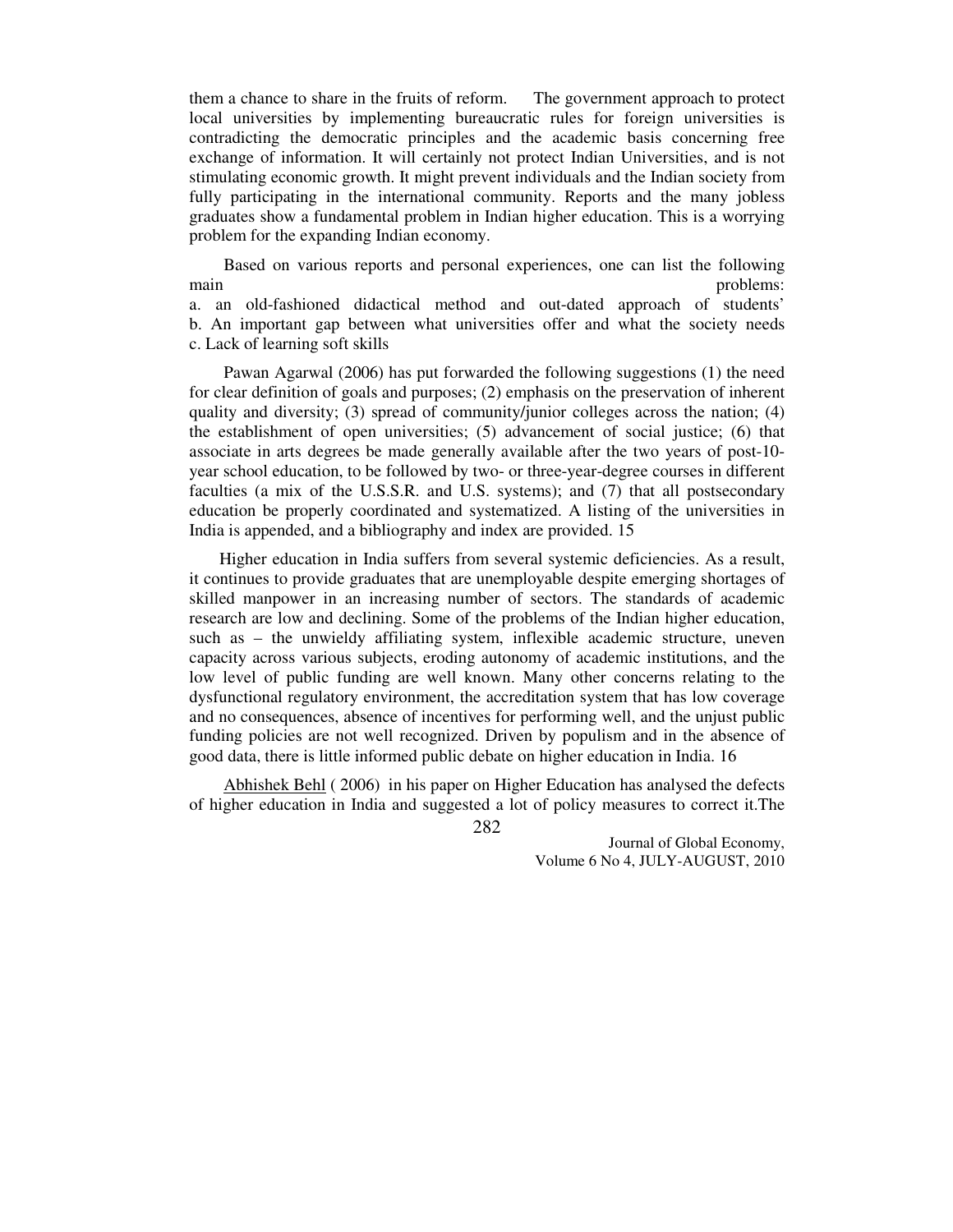number of Indian students attending higher education institutions in the United States is the highest from a foreign country.Likewise, the number of Indian students going to United Kingdom is increasing and so is the case with Canada, Australia and NewZealand. In monetary terms,Indians are burning millions of dollars to get quality ducation in these countries. And mind you the boys and girls going to foreign shores are not only from the metropolitan cities but also from places like Patiala, Shimla, Karnal, Jammu, KoziKhode, Andamans, Aligarh, Gaziabad and little towns of moffusil India. The reason behind this mass exodus of quality students, willing to shell ten times the amount which they need to spend to get similar education in India perhaps lies in the failure of our education system which has not been able to offer viable and creative solutions meeting emerging demands. Indian universities were designed by erstwhile European rulers and they functioned on the principles laid by Lord Macaulay and the famous Woods Despatch tabled in 1854. These institutions were basically fashioned to produce clerks, who were adept in bureaucratic work and could assist their colonial masters in their plunder.Unfortunately the British legacy was not laid to rest as soon as we attained freedom. Instead of taking on the gargantuan task of reforming the education system, the country under the leadership of a Cambridge educated Nehru decided to create islands of excellence choosing perhaps the easier way out. As a result of this ham-handed socialist policy, we find ourselves in a mess as our educational institutions have failed to come to terms with the needs of a post-colonial country with a burgeoning population. The Indian Universities particularly outside the Metros remained totally out of sync with the ground realities. Mired in the processes and systems which served the British and the socialist Indian state they continue till date to churn Babus, who are of no use to the Indian industry, picularly, post-privatization, when the role of the Indian government as well as its size has shrinked in the public domain.

 In the increasingly knowledge and skill based society slowly evolving amidst us, there was and still is, no need for the millions of graduates and postgraduates, who flaunt their degrees but have vastly underrated skills. Perhaps the Indian system has failed to arm the youth with a skill-set which could empower the learners and enable them to perform their jobs in a better way.In this way, these people have been unable to earn their livelihood and failed to become an asset to the economy. Due to this failure, millions of educated youth in this country are facing stagnation and despite spending lakhs on education, they find themselves in the unemployed ranks. And the reason for this failure is obvious-it lies in the way our higher education institutions function. Instead of imparting skills, they have turned simply into examination centres,

283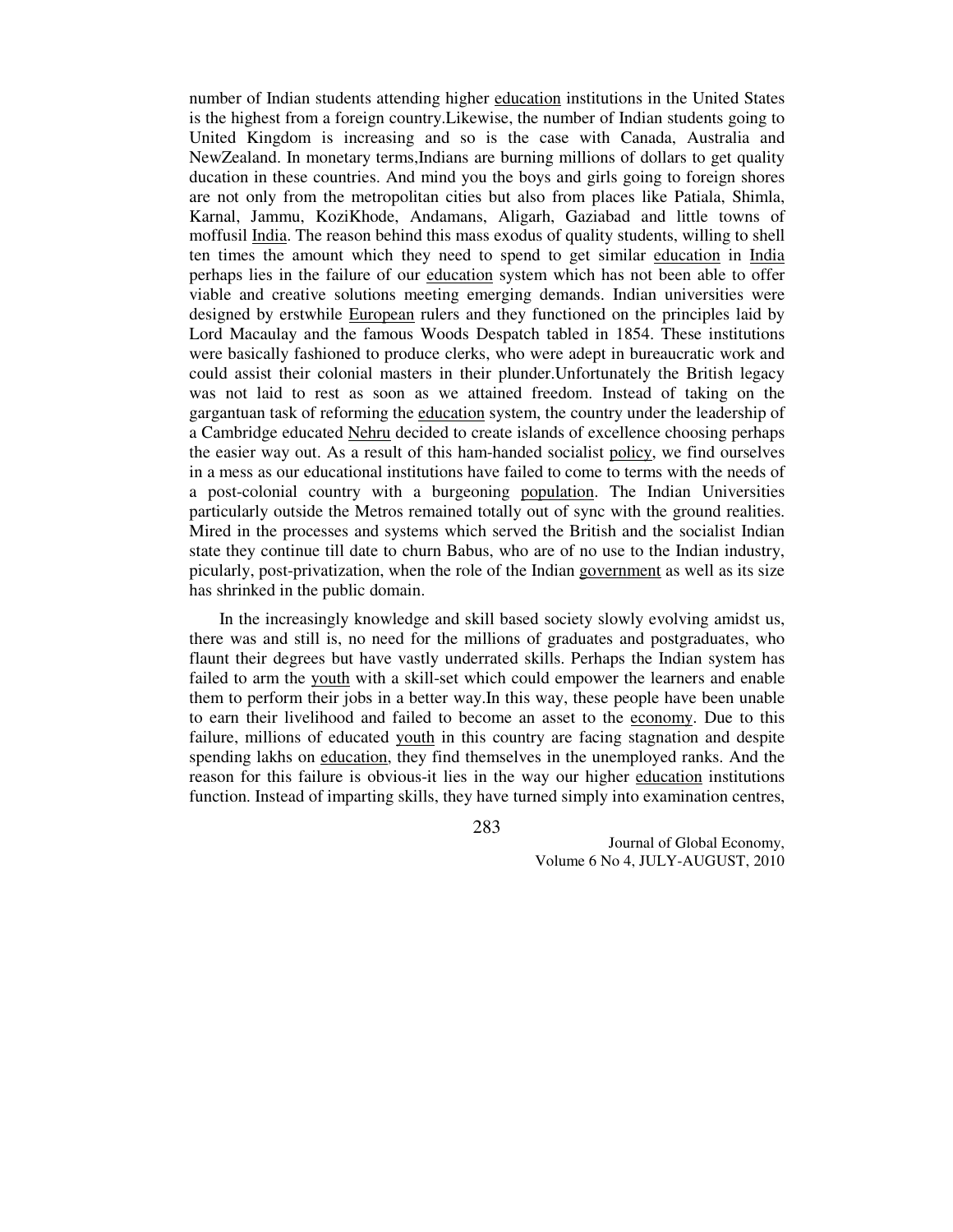where students enter to pass exams and earn their degrees. Learning, meanwhile, has no role to play in this entire process barring a few institutions. Why this happenedagain the answer is simple-education for the last fifty years and even earlier has been the last refuge of those, who were a failure in everything they tried their hands on. Bored wives of politicians and bureaucrats, unsuccessful sons of eminent men and educationists and even the progeny of university clerks, officials and even peons managed to get highly paying teaching jobs in these institutions. For these jobs guaranteed lifelong security of tenure, no responsibility and virtually zero accountability. Naturally, the entry of these people, who had no inclination for teaching and research led to an unmitigated disaster which is hurting India more than any political or financial scandals. The great Indian universities have become mafia rackets where the teachers are the great mafiosi holding the future of the youth and the country to ransom.The syllabus which is being taught here to the undergraduates and post-graduates is the same which was being taught to their grandfathers and greatgrandfathers. The so-called Professors do not know what is happening in their respective fields because they are busy in petty intrigues and politics. Instead, of teaching they prefer to become administrators and like to hold posts such as Deans, Registrars and the much touted Controller of Examinations. Lack of accountability and responsibility has been witnessed highest in departments such as Managment and Computer Sciences, where the University run institutes have failed to compete with private sector, despite the fact that they are way ahead in terms of resources. This is perhaps due to the fact that a University teacher has no stake in the future of the students. His job is secure, his promotions secure and his pension all the more secureso where does teaching come in. Naturally, wealthy Indian students are taking recourse to migrating to the West for higher education.

 But, where does this leave us— Just take the example of Jammu University, the University is on an expansion spree, opening new campuses and affiliating numerous B Ed colleges run by politicians and businessmen in tandem. The Graduates and Postgraduates being churned by this university are facing a universal dilemmaalthough they have degrees but they dont have the skills to be successful in the job market. But, for the ubiquitous state government jobs, these students have no where to go. The problem is well known, but no one wants to bell the cat. This University is the last refuge of the mediocre teaching talent in the state verging on inferiority.

 The syllabus is stale and has not been changed for the last twenty years, except few cosmetic changes. Neither the teachers nor the administrations wants to take the pains of changing the rules of the game as every one is enjoying the power and the

284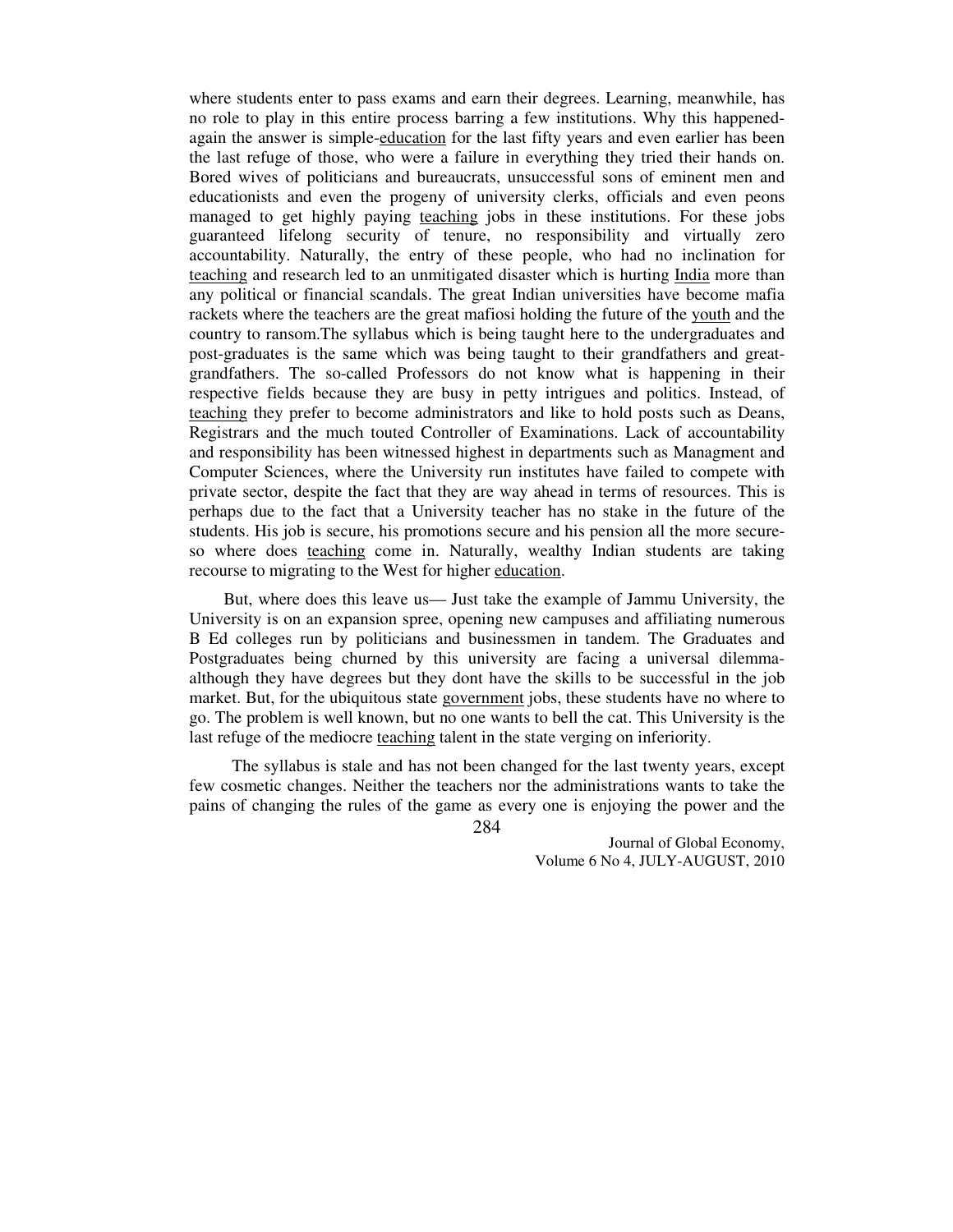pelf.

The students, ignorant of the fact that they are being taken for a ride are happy with their degrees and life goes on smoothly. Till they face the harsh realities of the job market.

 Similarly, the politics in this academic institution is so virulent that teachers are even in their departments are divided into camps as if they are India and Pakistan. You can imagine the affect it has on the quality of education. As far as research and development is concerned, the university might have produced hundred of PhDs, but not a single world class work has come out of the science or social sciences labs. However, the Indian universities take the lead in one sphere-that is for organizing seminars, lectures and symposiums which earn for the participants lot of TA/DA, earned leaves, visits to exotic locations on government expenses, lavish dinners and the chance to bask in glorious sea of mediocrity. Except for the yearly or half-yearly ritual of conducting exams- most of the Indian universities do little concrete to justify the millions of rupees being spent on them yearly. What is the benefit of a Managment Department or a Law Department or a Department of History, when the students passing out are simply not having the skills needed to be a successful manager, lawyer or a art historian. If by reading books one could become a doctor or an engineer or a historian than what is the need of the Universities and their highly paid teachers. All this muddle has led to an acute disenchantment with the higher education system and soon the civil society and the government will have to find a way to clean this mess or else India again will lose the race to become a developed country. We must realize that handful of IIMs and IITs will not make India a superpower and the sooner, we do so, the better it will be.17

#### **UGC Review Committee**

285 The Government should deregulate higher education in the country to prevent repatriating over Rs 50,000 crore per annum as nearly five lakh students still go abroad to acquire better skills, industry body Assocham said. The chamber said that higher education in India is so subsidized that on average, an IIT or an MBA student in reputed institutions shell out \$120 per month as fees, while people who go for studies abroad spend between \$1,500 and \$5,000 fee per month for getting engineering or management degrees in the U.S., Canada, Australia and the U.K.. "If higher education is deregulated, there is no reason why India cannot earn \$50-100 billion per year and provide at least 10-20 million additional jobs in the field of education alone," it said. Countries like Singapore are planning to have 1,50,000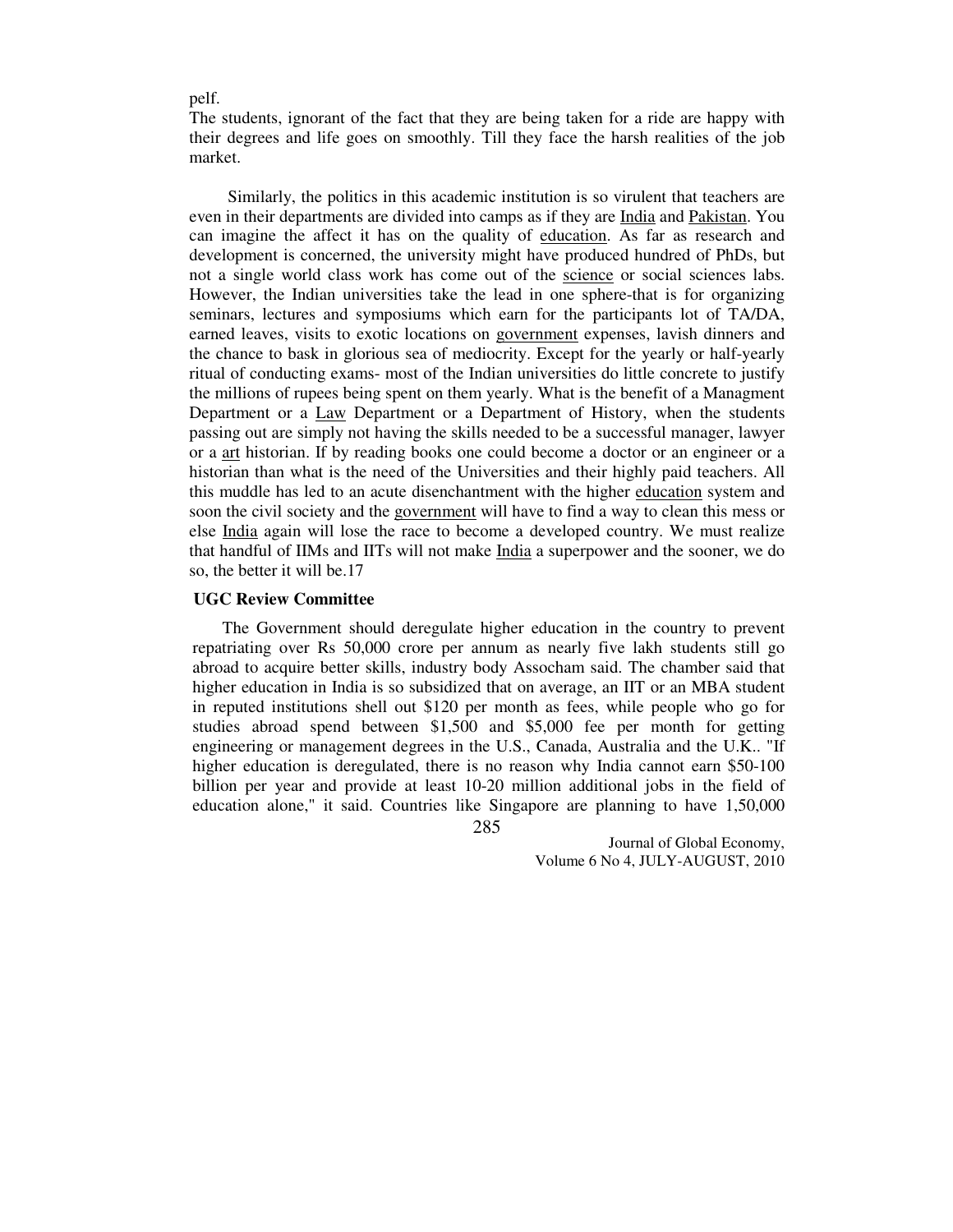foreign students. Australia has about four lakh, which earns for the country A\$12 billion per year, it said, adding that India has only 27,000 foreign students and has no plans for any regulated increase because of controls in higher education. The primary reason why a large number of Indian students go out of the country is mainly lack of capacity as domestic institutions are constrained in that respect. About 99 per cent of those who appear in entrance examinations at the IITs and IIMs get rejected. Over 1,50,000 students every year go overseas for university education, which costs India a foreign exchange outflow of \$10 billion per annum. This amount is sufficient to build many IIMs and IITs, in India. 18

#### **Suggestions**

 Human Resource Development Minister Arjun Singh informed the Lok Sabha that there are "significant disparities in the availability of colleges in the rural and urban areas in the country". "Over three fifths of colleges imparting courses in general education are located in urban areas. This figure is over 80 per cent in the case of technical and professional colleges," Singh said in a written reply. He said the government is working to bring improvement in the situation. It has been proposed to start 370 colleges in districts where the enrolment ratio is very low, he said. "Most of these districts also have a concentration of Scheduled Castes, Scheduled Tribes and minorities," he informed. The ministry is also planning to support over 6,000 colleges, which were not given any funding by the University Grants Commission (UGC). There is also a proposal to launch incentive-based schemes for state governments for expanding and starting new institutions of higher education. The UGC provides special grants to universities and colleges located in backward areas to improve their infrastructure to a level where they are able to introduce innovations and meet challenges of globalization of higher education. On the vocational education side, the HRD ministry is planning to establish 600 polytechnics on public-private partnership basis. Similarly, another 400 polytechnics in the private sector are on the anvil, the minister said." The above proposal will ensure support for starting a polytechnic in every district which do not have a polytechnic," the minister added. Only 20 per cent professional colleges in rural India. Rural India, where 65 per cent of the population lives, has less than 20 per cent of the country's professional colleges to fulfill their skill-based educational needs.19

 Stressing the need for quality upgradation of higher education, Kerala Governor R S Gavai while addressing the Republic Day parade after unfurling the national flag at the central stadium in Thiruvananthapuram, on January 26, 2009 stated

286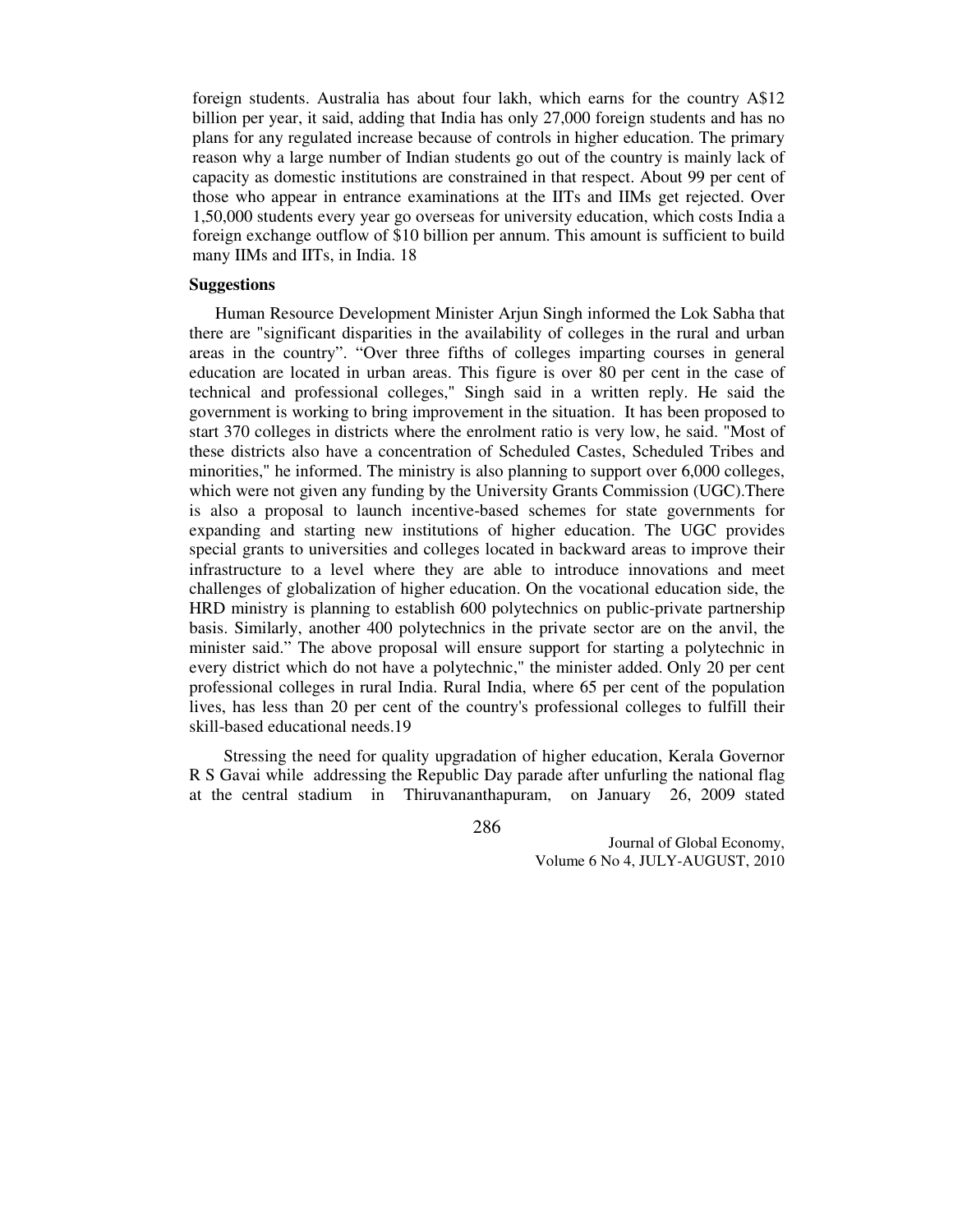universities in the state had to be transformed into centres of excellence in research and development and converging the latest trends in knowledge industry''. Innovative academic policy and creation of more employment opportunities for the youth is the need of the hour,'' 20

 Promoting discipline and traditional respect for education and the Guru will strengthen India as the choice destination for higher education evoking the traditions of the oldest universities in the world such as those at Takshashila and Nalanda. When efforts are on to build the nation into a strong and vibrant knowledge economy in coming years through initiatives such as National Knowledge Commission, youth and students of the youngest nation of the world have to become partners in sustaining and nurturing the traditional values of respect for education, which is a great civilizational value. In these testing times, it is our dharma to uphold the tradition exemplified by the great tenet: aano bhadraah krtavo yantu vishvatah (let noble thoughts flow from all sides).21

The Ananthamurty Committee, which was entrusted with drafting a policy on the State Higher Education by the Kerala Government, has recommended various policy measures from setting up a college service commission for recruitment of teachers to constituting a scholarship fund for quality improvement in the higher education sector. The report holds that quality is premised on equity. Peaks of excellence arise from a broad base. It steers clear of populist and elitist approaches to higher education and tries to evolve an ambitious model of development within the limits of ground realities. The report tries to balance the claims of the mother tongue and English in the learning process; autonomy and accountability; private and public initiatives in higher education; and functional efficiency and- democratisation of administration. Stating that democratisation of the administration of universities and colleges would compensate to a great extent the shortcomings of administrators; Dr. Ananthamurthy urged the government to set up a college service commission for the appointment of teachers to government, aided and unaided institutions. While appointment to government institutions could be made by the commission directly, private institutions can appoint teachers from the list prepared by the commission. 22

 The Ananthamurthy Committee (drafted a policy) on higher education has proposed a five-year action plan for revitalizing the higher education sector in Kerala. This can be treated as a model for the entire country. The major 'recommendations made by the committee are:

287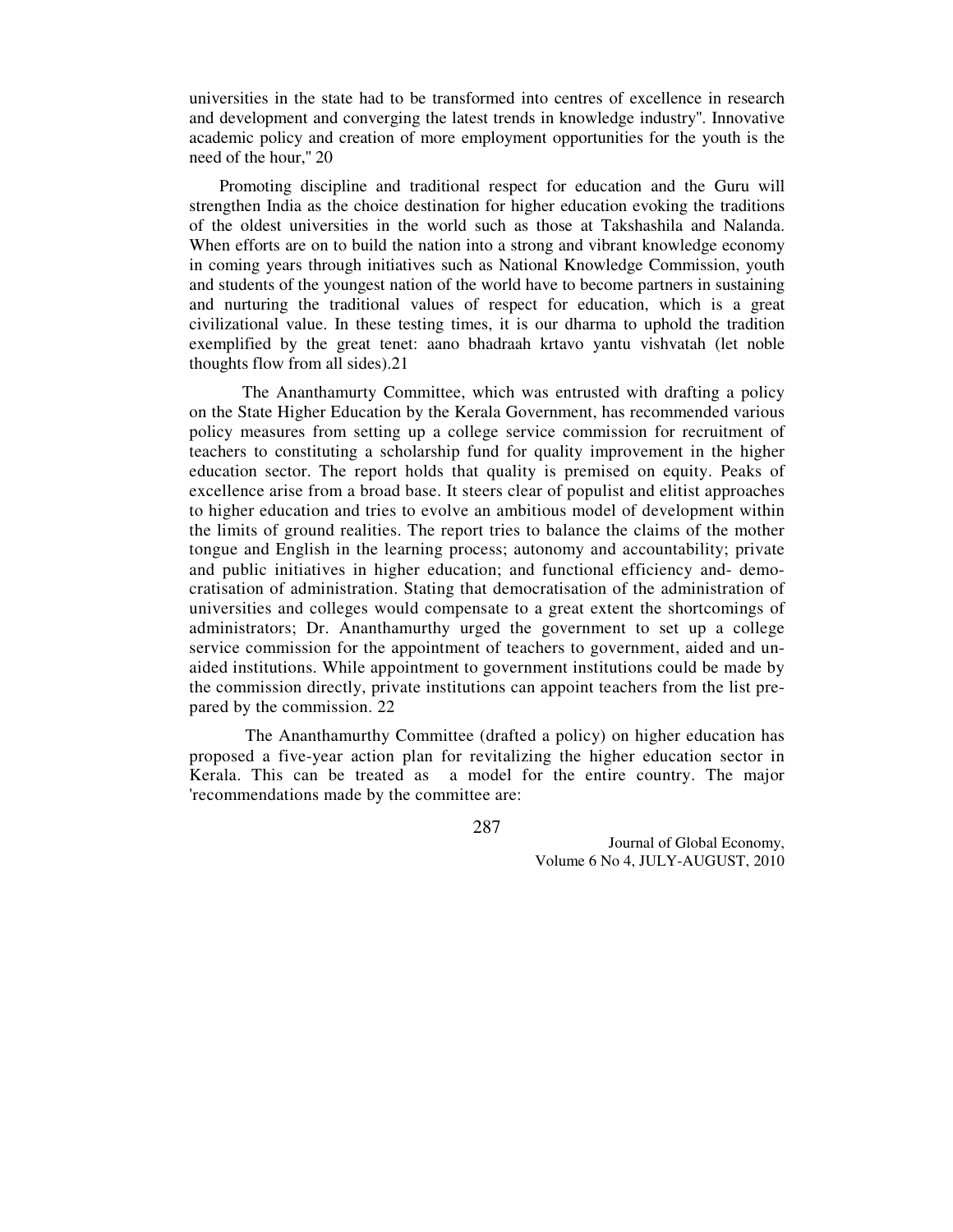- 1. Student should get opportunities for acquisition of existing knowledge and generation of new knowledge. Written assignments, seminars, problem solving sessions, projects, field studies and so on should become integral to any reform in pedagogy. Through a dialogic process, the teacher should induce the student to think, innovate and challenge existing ideas and generate new knowledge.
- **2.** The method of evaluation should be progressively changed to continuous internal evaluation by evolving an open, transparent and fool-proof system with an appropriate mechanism for effective grievance redressal. The credit and semester mode should be preferable to the uniform, annual mode, as the former would give the students an opportunity to select subject combinations of their choice and to encourage more focused learning by dividing the content into manageable chunks.
- **3.** While English may continue as the medium of instruction in the universities and colleges, there has to be some provision for the production of knowledge and its dissemination in the mother tongue -in the-University. This is because there is a greater possibility for the production of knowledge, especially in humanities and social sciences, in the mother tongue than in other languages.
- 4. Autonomy should be linked up with accountability. We need a decentralized democratic system of academic governance that would translate the ideal of socially accountable autonomy into a living reality:
- 5. All institutions for higher education, including universities and colleges, should set up Social Accountability Cells (SACs). A system of academic audit and compulsory disclosures should be put in place through these cells.
- 6. The Right to Information Act (RTI) should be implemented in all higher education institutions. Each institution and each individual teacher should maintain a web site in which basic data regarding the institution, individual and self-assessment reports should be compulsorily posted and updated at regular intervals.

# **Conclusions:**

288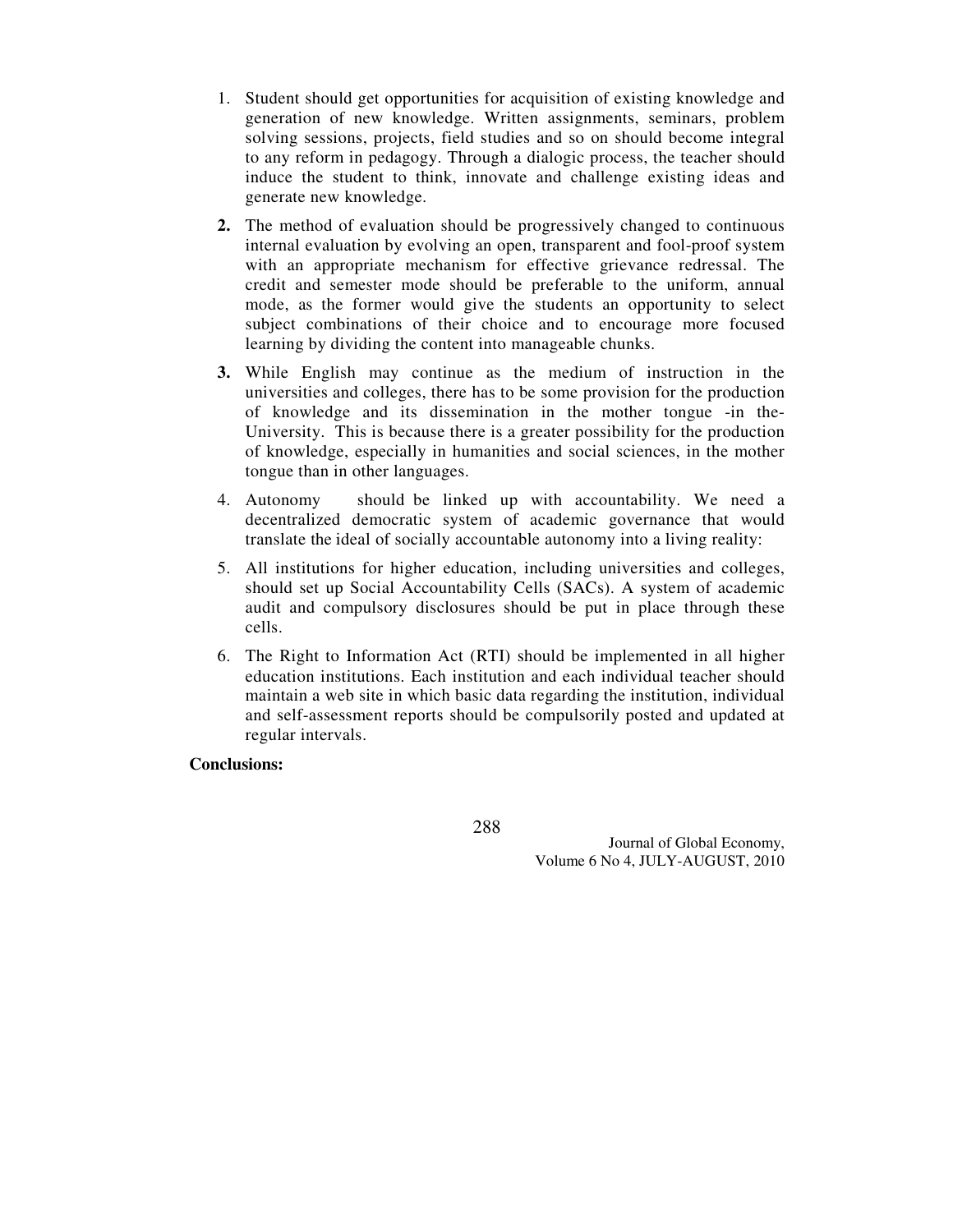Speaking at the 90th Annual Convocation of the Benaras Hindu University (BHU), our Prime Minster has stated "Only 10 per cent of India's youth go to college as against 40-50 percent in the developed Western countries". Referring to the quality of education, he observed: "What is even more serious is that two-thirds of India's universities are providing sub-standard education while 90 per cent colleges are below average". It was to improve higher education that the central government had decided to set up 30 new central universities across the country together with six Indian Institutes of Science on the lines of the IISc at Bangalore, he said. Manmohan Singh was of the view that despite the constraints, India's advancements in technology could not be underscored. "The Green revolution and IT revolution in the country were the results of the growth in higher education," he observed." However, we still have a long way to go to meet the challenges thrown by the developed western world." If any country has to attain an important place in the international community and wants to progress there are three requisites - a strong base of science and technology, a strong defense system and a strong economy," said Manmohan Singh, a former professor of economics. Besides being chief guest on the occasion, Manmohan Singh was also honoured with a D.Litt. degree that was conferred on him by BHU chancellor Karan Singh. The Prime Minister also emphasized the need for universities to play a larger role in disseminating knowledge to the rural areas. "Universities must realize their responsibility in this regard," he stressed. Prime Minister called for improving higher education. Expressing concern over the availability and quality of higher education, Prime Minister Manmohan Singh asked colleges and universities to raise their standards

#### Reference

- 1. Affirmative Action in Higher Education in India and the US: A Study in **Contrasts** Asha Gupta, *Coordinator, UGC Major Research Project; Visiting Scholar, Center for Studies in Higher*
- *Education*http://repositories.cdlib.org/cshe/CSHE-10-06/.
- 2. Education in India http://en.wikipedia.org/wiki/Education\_in\_India
- 3. Higher Education in India, http://www.academics-india.com/
- 4. Department of Higher education, Ministry of Human Resource Development, Government of Indiahttp://education.nic.in/Higedu.asp

289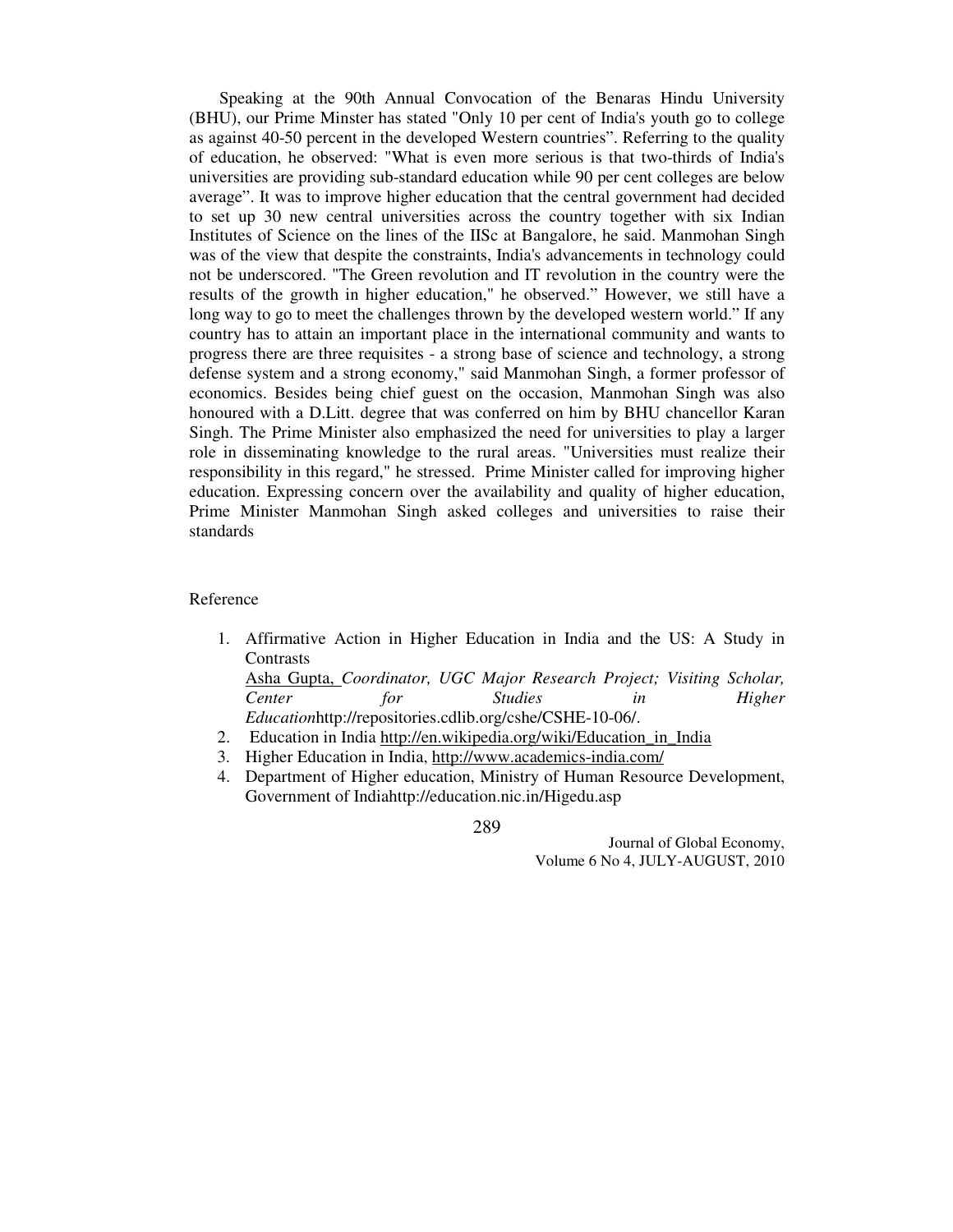- 5. Higher Education in India http://www.indiaedu.com/education-india/highereducation.html.
- 6. Promotion of Higher Education in India, November 04, 2008 http://indiaedunews.net/In-
	- Focus/November\_2008/Promotion\_of\_Higher\_Education\_in\_India\_6494/
- 7. Higher Education http://india.gov.in/citizen/higher\_education.php
- 8. http://web.worldbank.org/WBSITE/EXTERNAL/WBI/WBIPROGRAMS/KF DLP/0,,contentMDK:21812442~menuPK:461215~pagePK:64156158~piPK:6 4152884~theSitePK:461198,00.html
- 9. Government should deregulate higher education in India: AssochamPress Trust of IndiaNew Delhi, January 26, 2009 http://www.hindustantimes.com/StoryPage/StoryPage.aspx?sectionName=RS SFeed-Business&id=b4d5e105-593d-4dd4-ad25- 104f252661d4&&Headline='Govt+should+deregulate+higher+education+in+I ndia
- 10. *Philip G Altbach and N Jayaram, " The title of their article in* International Higher Education is "*India's Effort to Join 21st Century Higher Education*". INDIA: Effort to join 21st Century higher educationhttp://www.universityworldnews.com/article.php?story=200901081 93113947
- 11. Higher education in India Philip G. Altbach , April 12, 2005.http://www.hindu.com/2005/04/12/stories/2005041204141000.htm.
- 12. http://papers.ssrn.com/sol3/papers.cfm?abstract\_id=1063601
- 13. Analysis Present System & Higher Education in India by TA Ramesh February 3, 2007, http://www.boloji.com/analysis2/0181.htm
- 14. *Philip G Altbach, The title of their article in* International Higher Education is "*India's Effort to Join 21st Century Higher Education*". INDIA: Effort to join 21st Century higher educationhttp://www.universityworldnews.com/article.php?story=200901081 93113947
- 15. Pawan Agarwal (2006), ED200145 Problems of Higher Education in India. An Approach to Structural Analysis and Reorganization. http://eric.ed.gov/ERICWebPortal/custom/portlets/recordDetails/detailmini.js p? nfpb=true& &ERICExtSearch\_SearchValue\_0=ED200145&ERICExtSea rch\_SearchType\_0=no&accno=ED200145, ICRIER Working Paper No. 180

290